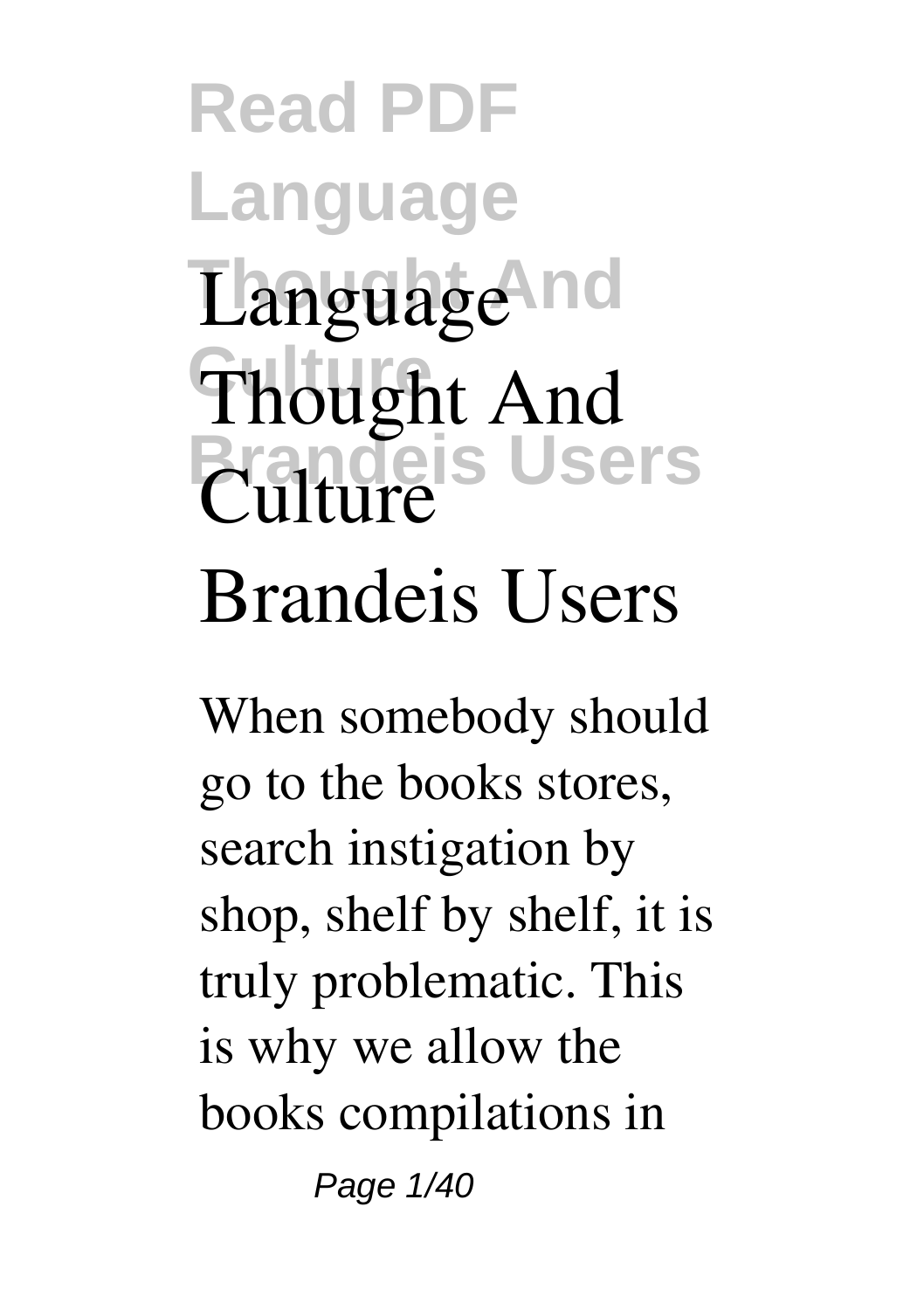this website. It will very ease you to look guide **Brandeis Users culture brandeis users** as **language thought and** you such as.

By searching the title, publisher, or authors of guide you in fact want, you can discover them rapidly. In the house, workplace, or perhaps in your method can be all best place within net Page 2/40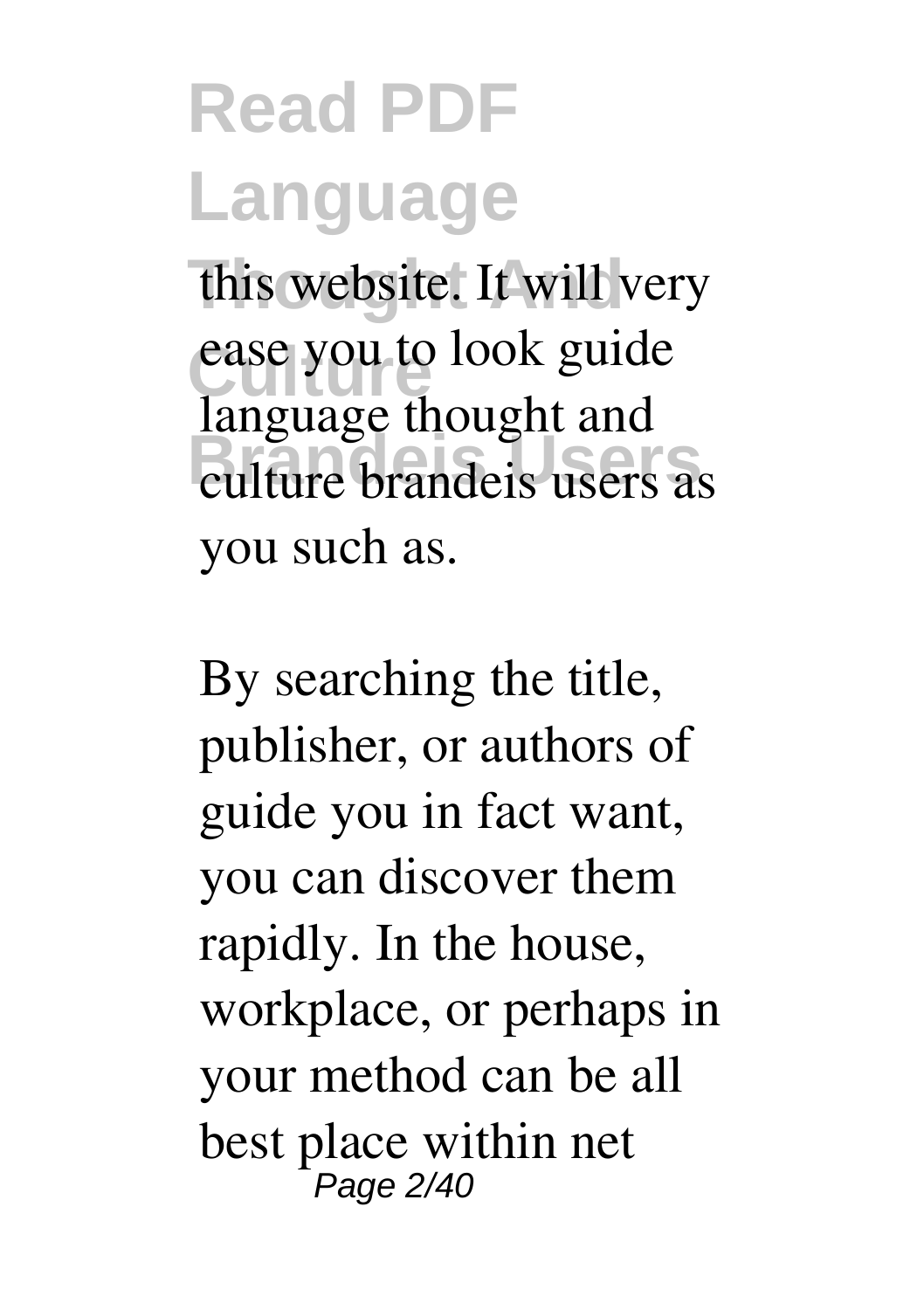connections. If you aspire to download and thought and culture<sup>9</sup> IS install the language brandeis users, it is definitely simple then, previously currently we extend the colleague to purchase and create bargains to download and install language thought and culture brandeis users so simple! Page 3/40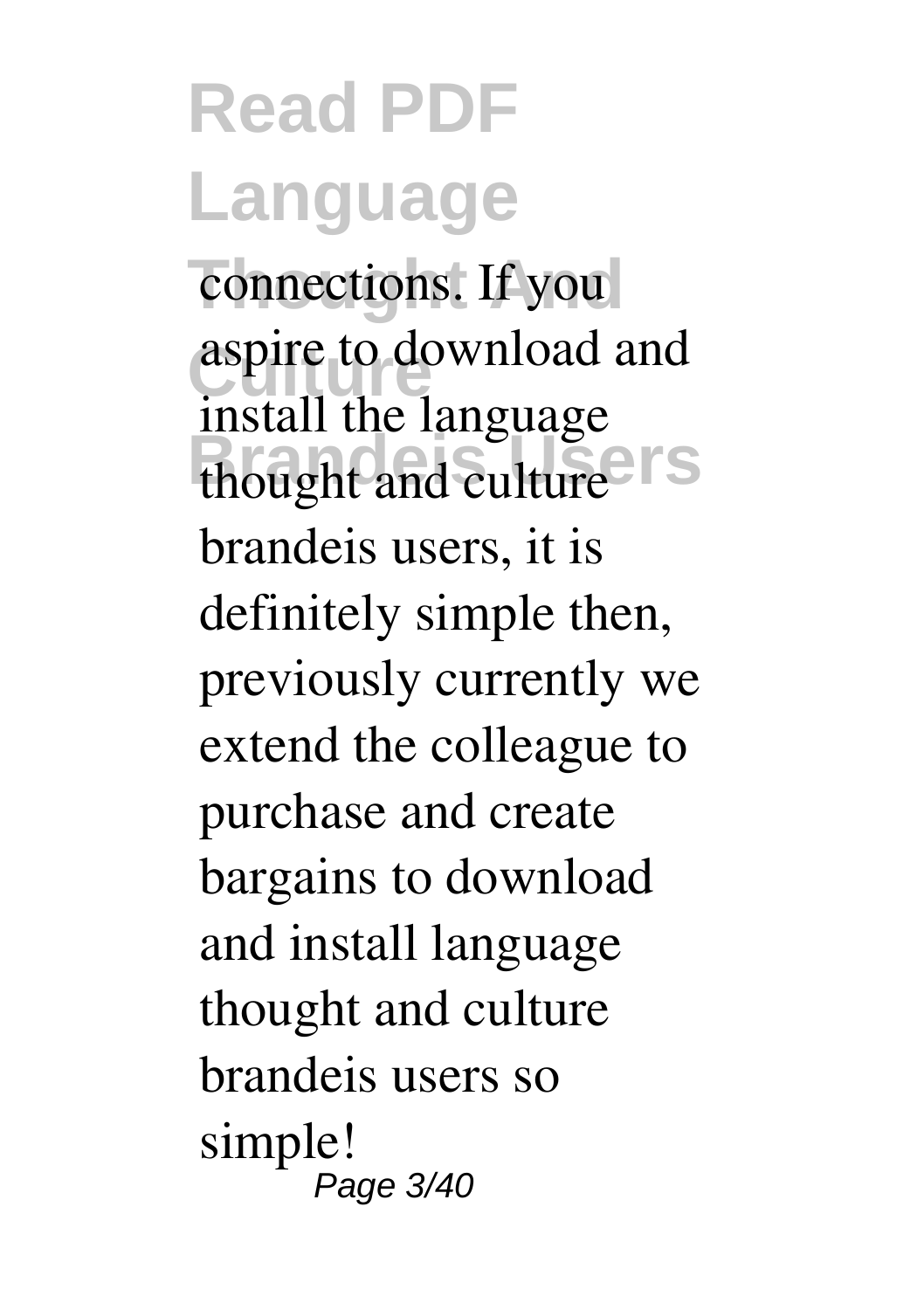**Read PDF Language Thought And** How Does Language **Historic Products** Influence Thought? #87) Language , Thought and Culture in PSYCHOLINGUISTIC LANGUAGE THOUGHT AND CULTURE The Neuroscience of Language and Thought, Dr. George Lakoff Professor of Linguistics Page 4/40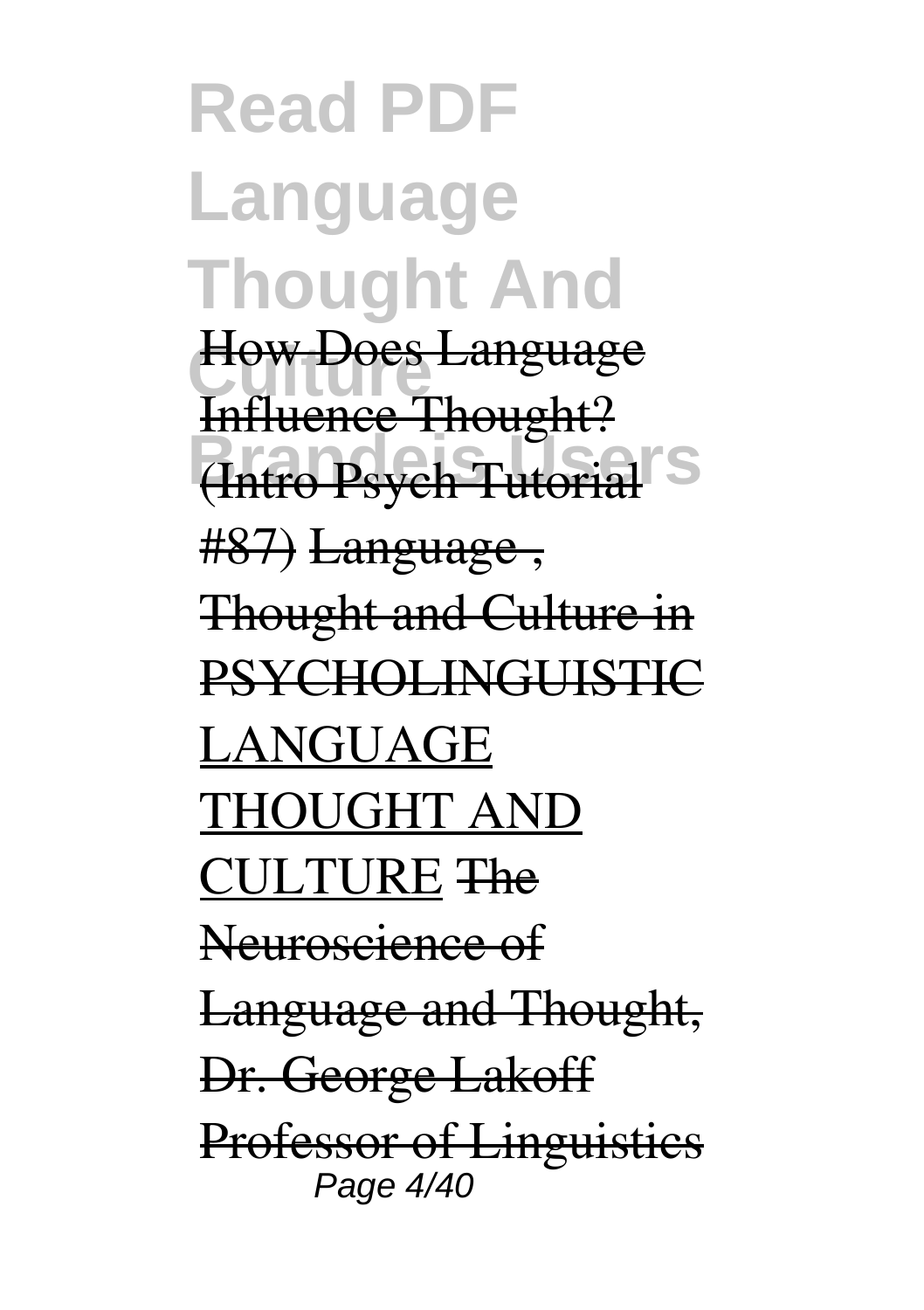**Read PDF Language** Does language shape how we think? **Branchistic Sers** Linguistic relativity determinism -- Linguistics 101 How language shapes the way we think | Lera Boroditsky Language,Culture and Thought by Muhannad Abd Al- Rida How the language you speak affects your thoughts Page 5/40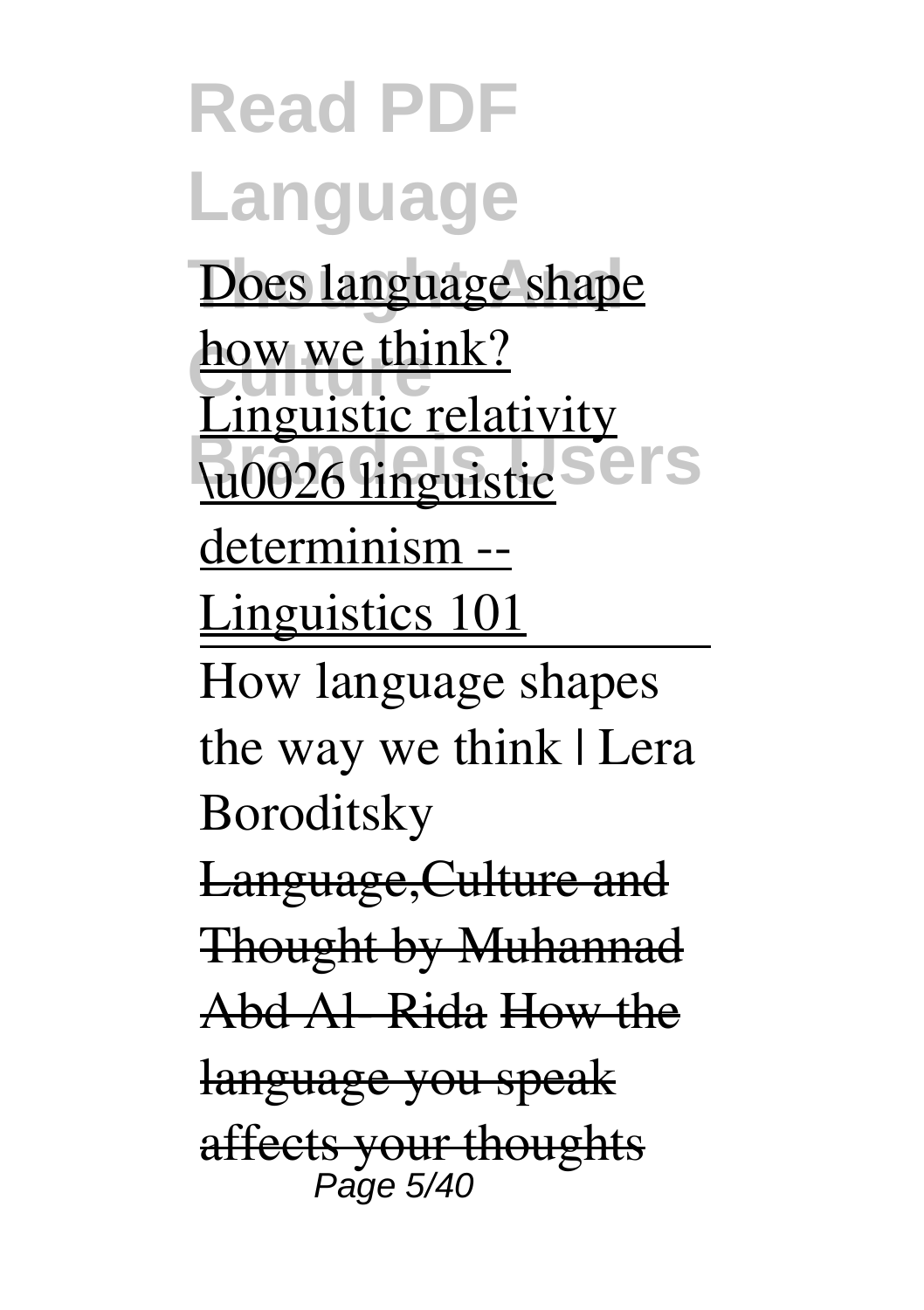Liberal Learning: Open **Minds and Open Debate Brandeis Users** *\u0026 Robert George with Cornel West* Chomsky at Brandeis, Q and A Nov. 11th, 2010 (1/3) Linguistic Relativity: Does Your Language Change How You See The World? *Identifying Yourself Through Language | Robyn Giffen | TEDxUBCOkanagan* Page 6/40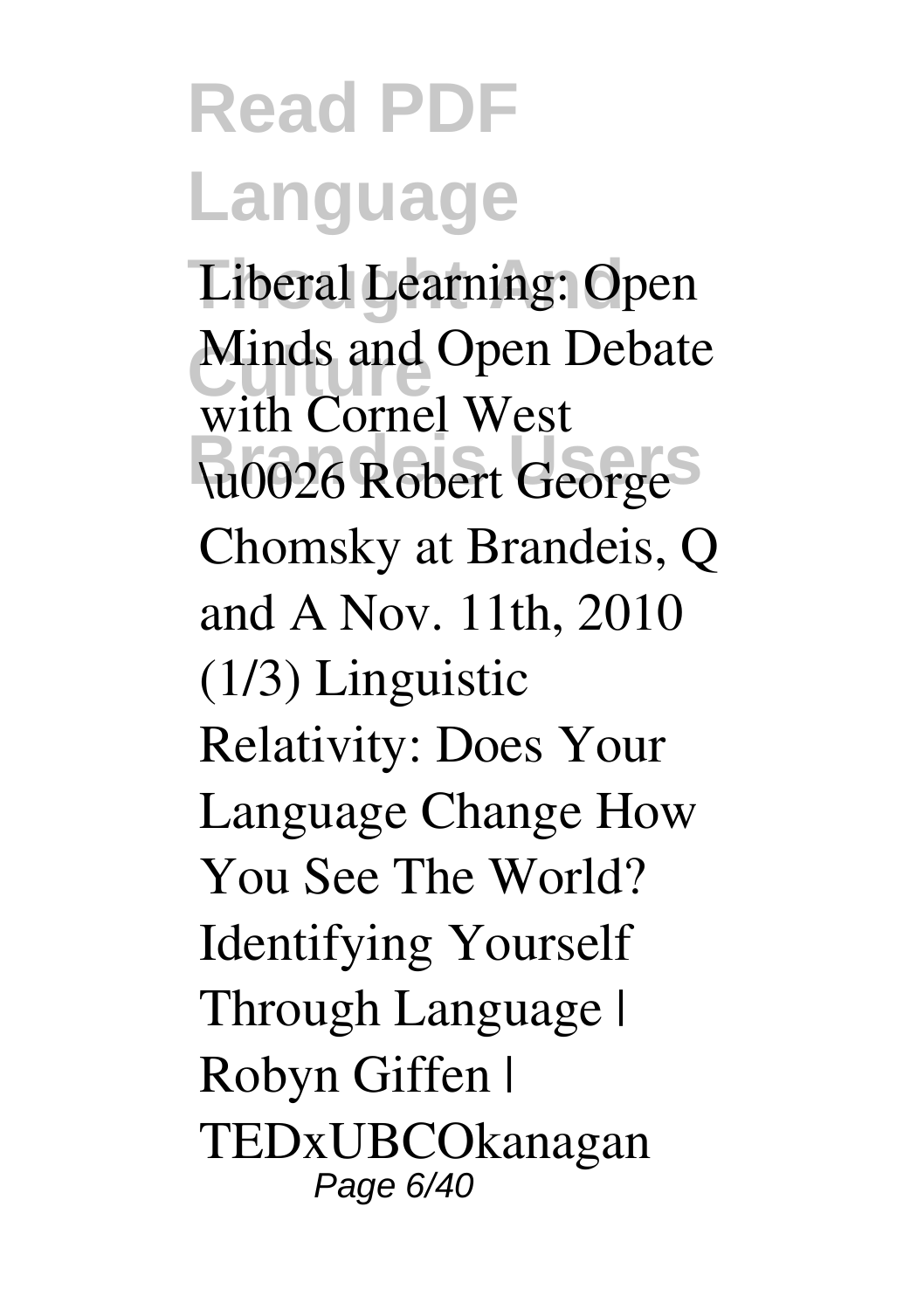**Resolved: That We Should Mo**<br>**D**uituration **Brandeis Users the Schools-Part I Why Should Move towards Privatization, Including We Struggle Learning Languages | Gabriel Wyner | TEDxNewBedford** A Firing Line Debate: Resolved: That the ACLU Is Full of Baloney The secrets of learning a new language | Lýdia Machová **How** Page 7/40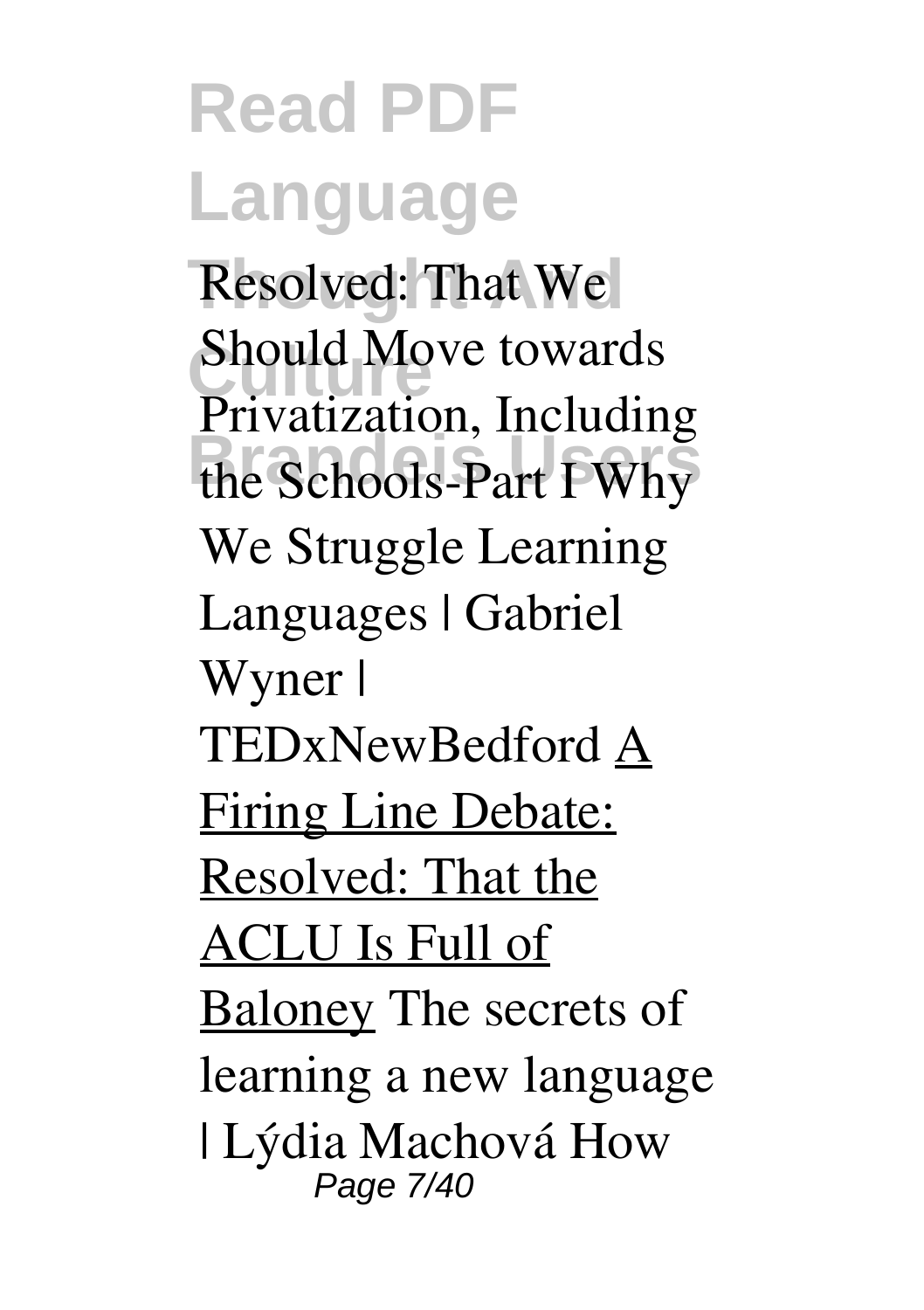**Culture Drives** no Behaviours | Julien S. **Brandeis Users TEDxTrondheim Noam Bourrelle | Chomsky - Language and Thought You are fluent in this language (and don't even know it) | Christoph Niemann Creating bilingual minds | Naja Ferjan Ramirez | TEDxLjubljana** Sapir-Whorf Hypothesis Page 8/40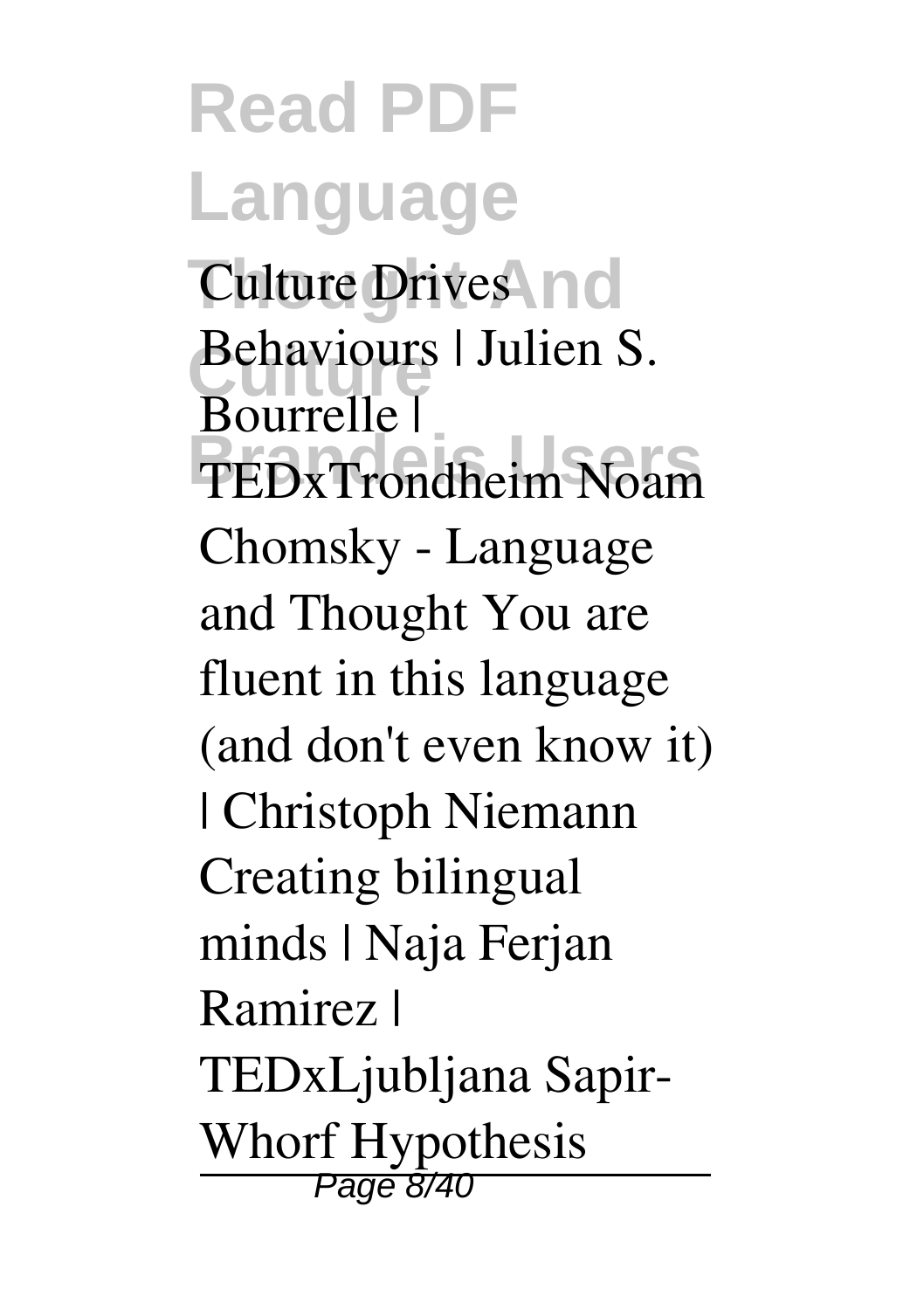Language: The Bridge **Culture** Between Cultures | TEDxYouth@Conejo<sup>S</sup> Grant Cho |

Language, Culture and Cognition

How do languages and cultures interact and influence each other? | Jennifer Qi | ACS Athens*Can You Think Complex Thoughts Without Language? | 1984 - George Orwell* Page 9/40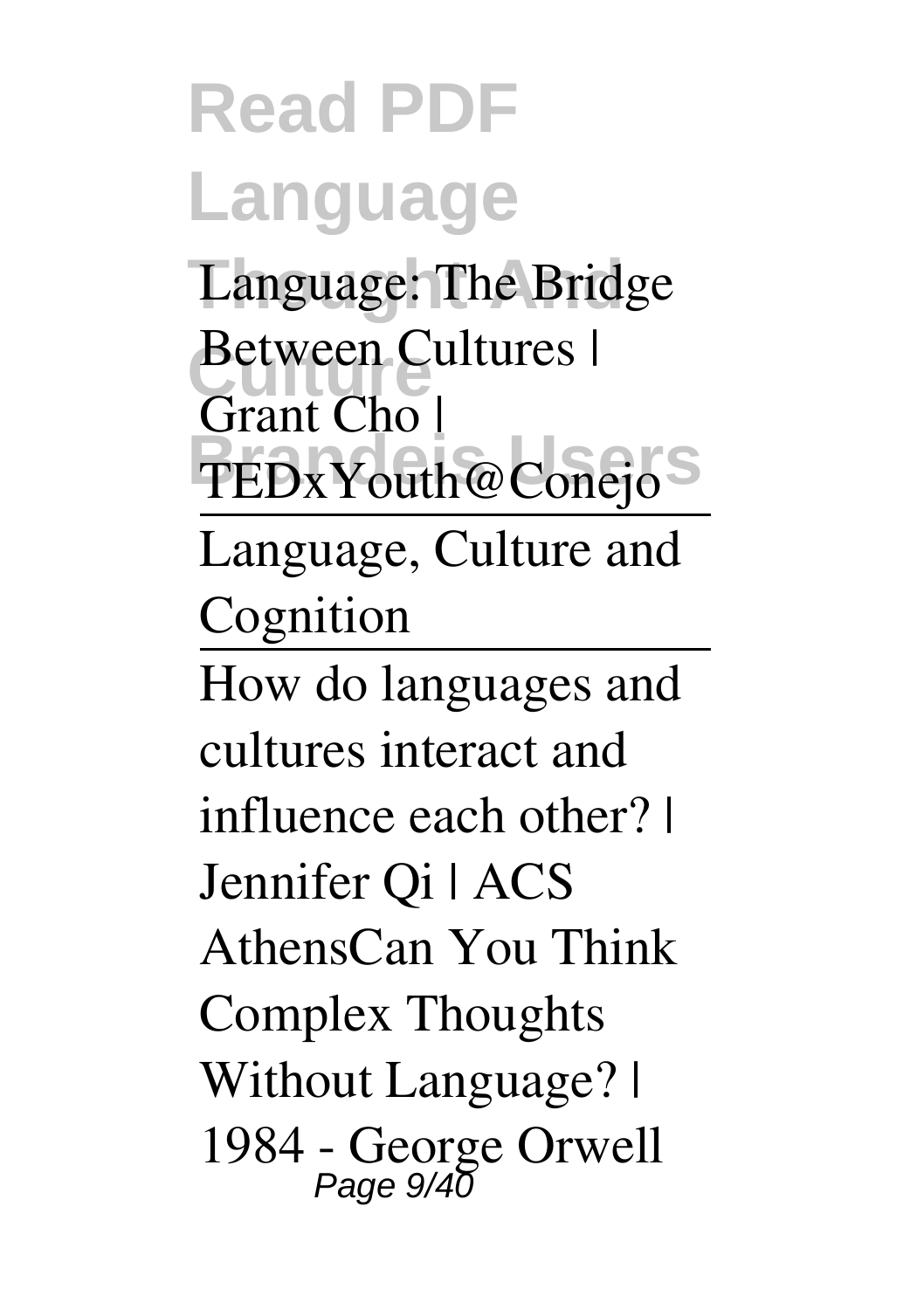What we lose when we **Culture let languages and Brandeis Users Beidacki | cultures die | Bruno TEDxKentState** What's Lobster in Yiddish?: Teaching Yiddish to Senior CitizensLinguistic Determinism Prof. Gannit Ankori installed as Chair in Israeli Art at Brandeis University

Language Thought And Page 10/40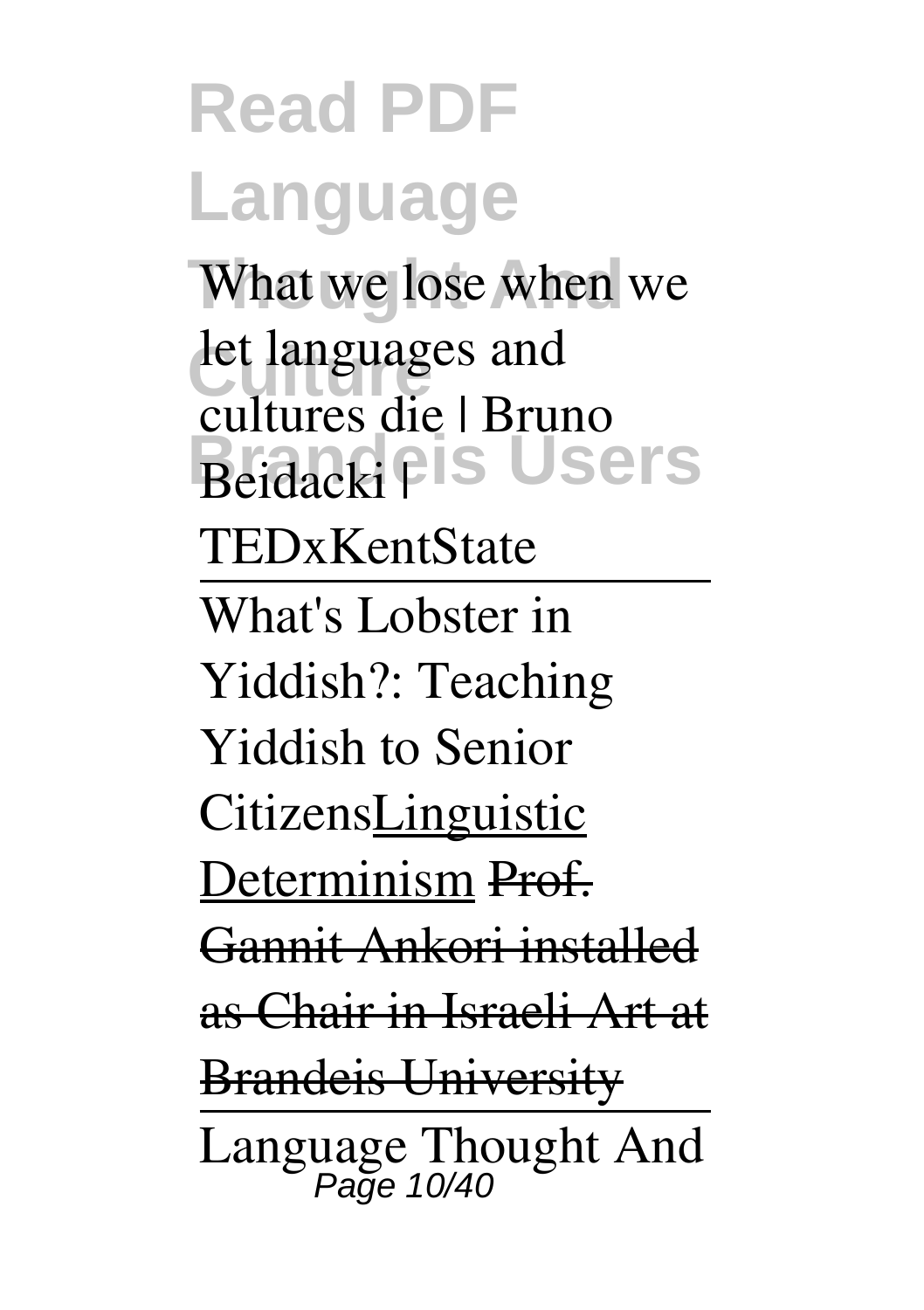**Culture Brandeis** Sophia Malamud<br>
Integ**lación Brandeish Linguistics Language, S** Introduction to Thought and Culture. The Sapir-Whorf hypothesiscan be stated in this way. 1. Structural differences between language systems will, in general, be paralleled by nonlinguistic cognitive differences, of an unspecified sort, in Page 11/40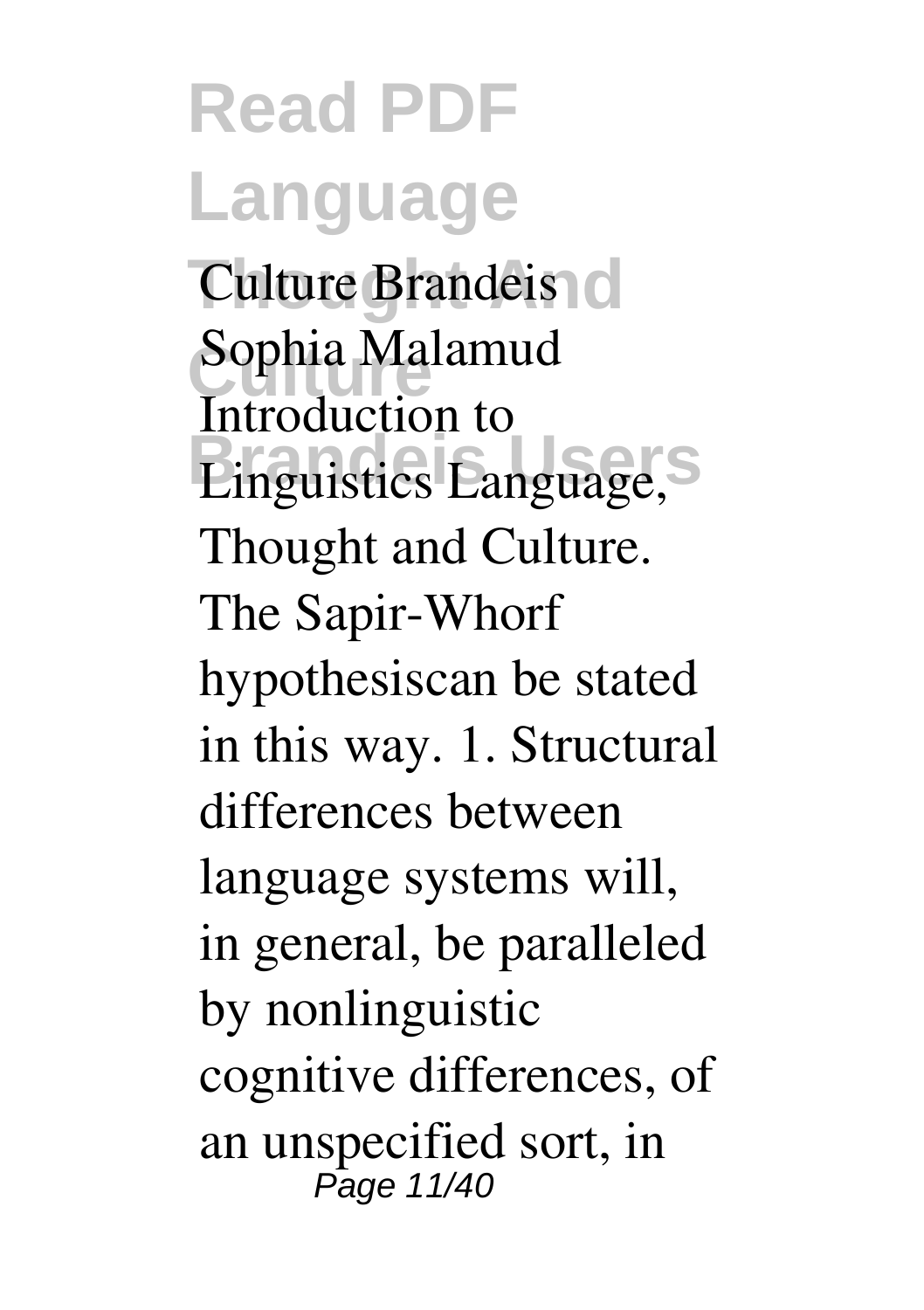the native speakers of the two languages.

#### **Brandeis Users**

Language, Thought and Culture - Brandeis University Language, Thought and Culture. The question of how the language we speak reflects or influences our view of the world, or our very thought processes, is Page 12/40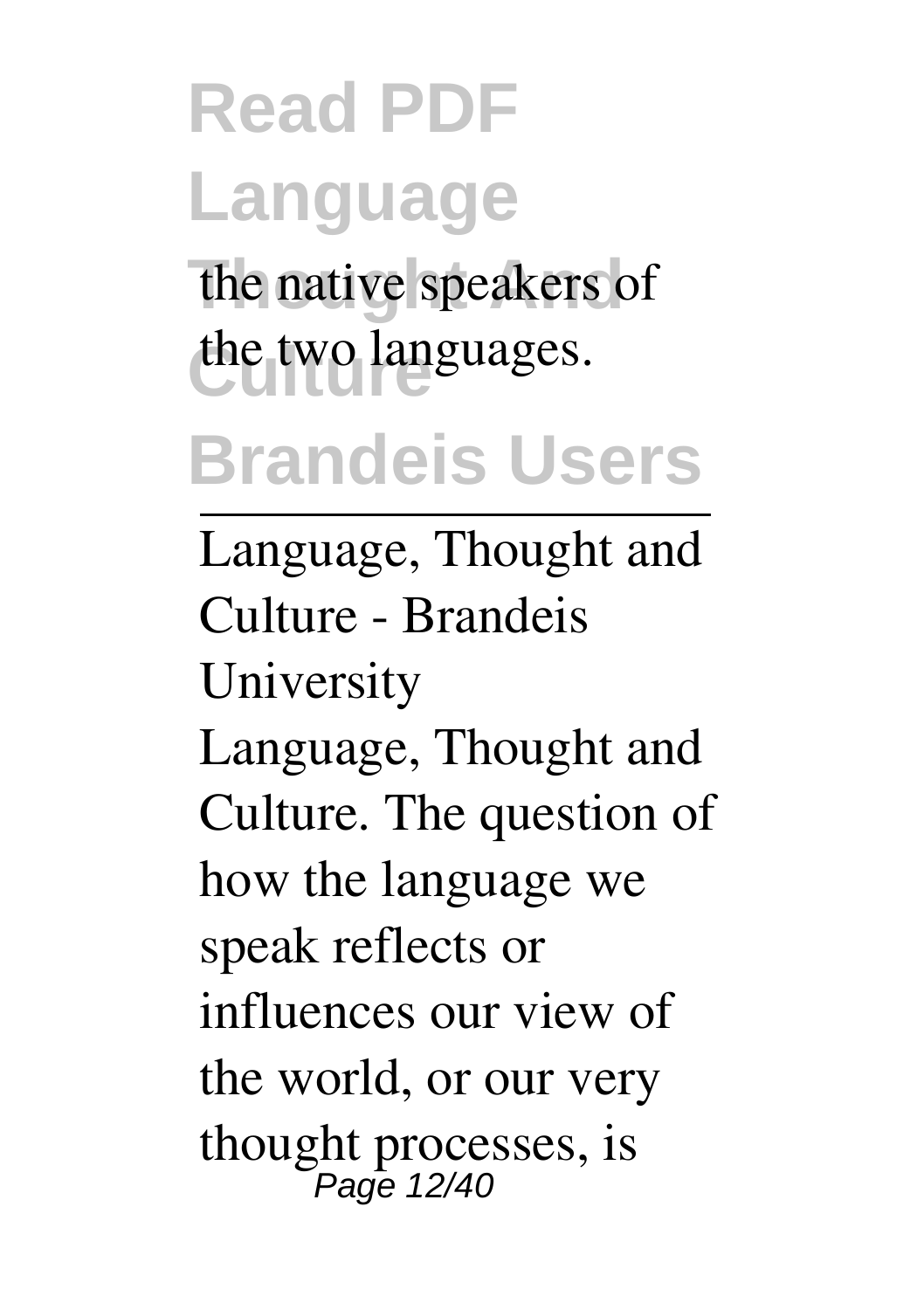one of considerable interest to many people **Brandeis Users** to answer. In this lecture but also a difficult one we'll consider various points of view, and some evidence that's relevant in assessing them.

Language, Thought and Culture - Brandeis University Page 13/40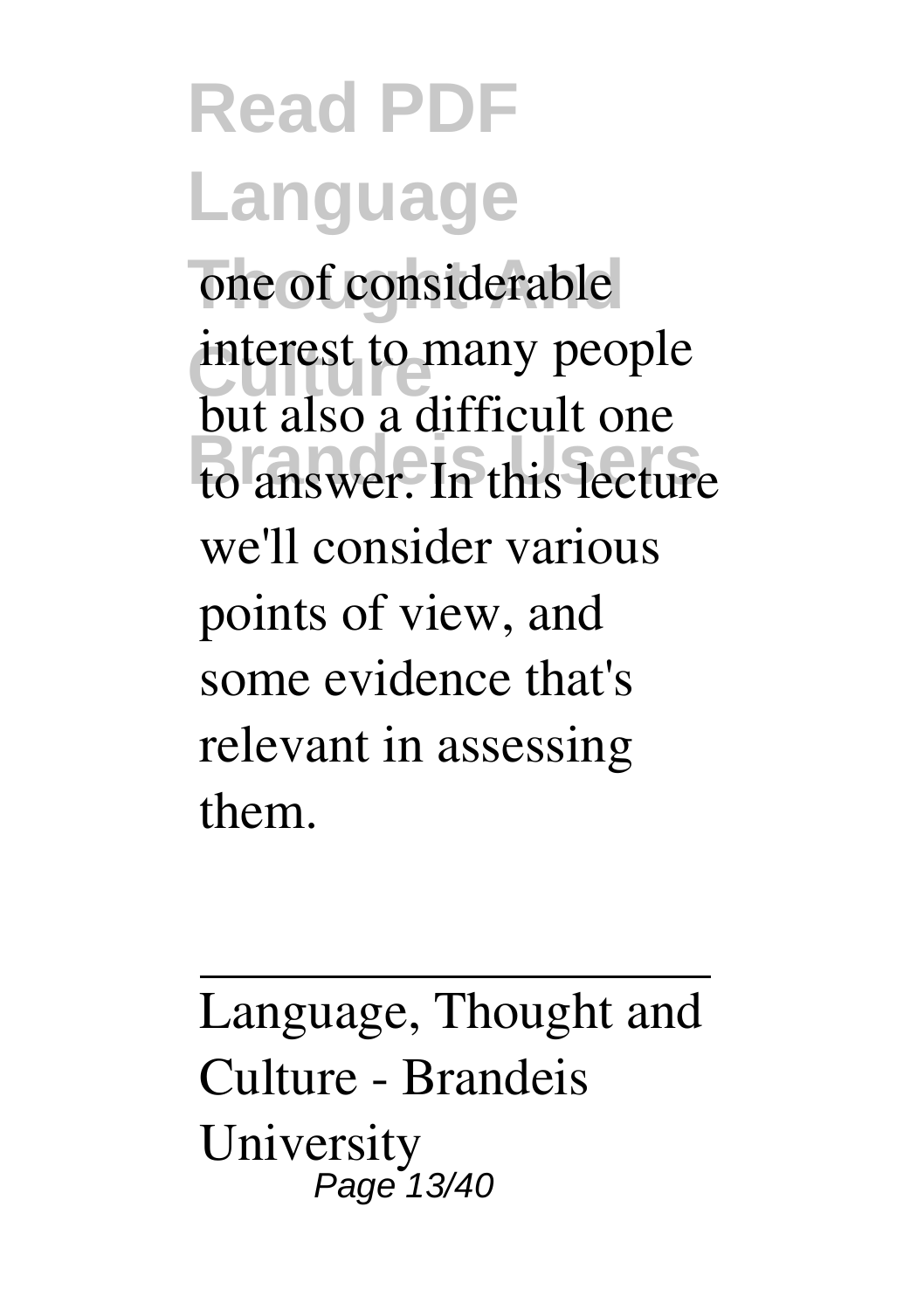Language, Thought and **Culture** Culture - Brandeis **Brandens** Culture.<sup>5</sup> University Language, The question of how the language we speak reflects or influences our view of the world, or our very thought processes, is one of considerable interest to many people but also a difficult one to answer. In this lecture we'll Page 14/40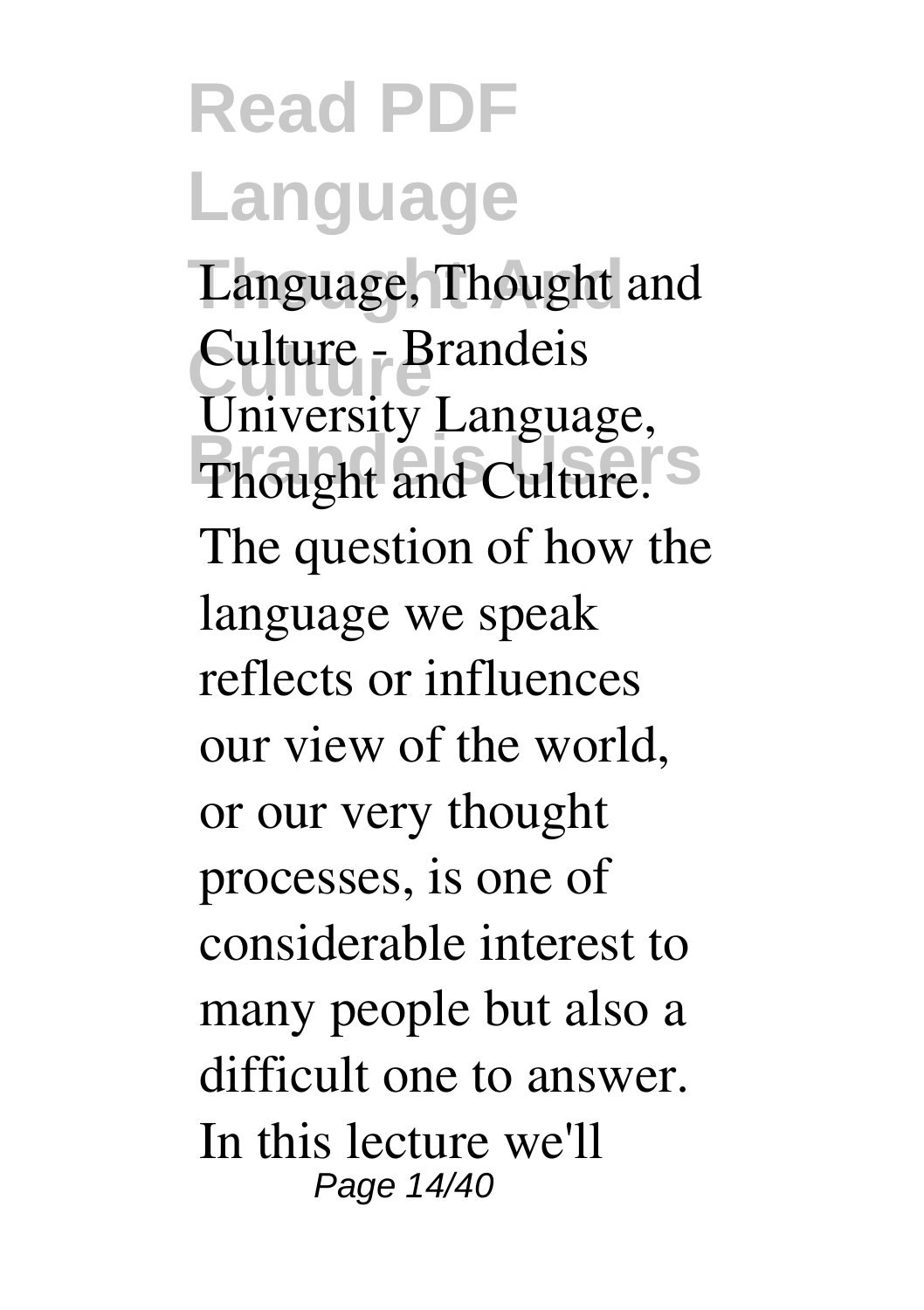consider various points of view, and some

#### **Brandeis Users**

Language Thought And Culture Brandeis Users Language Thought And Culture Brandeis Introduction to Linguistics Language, Thought and Culture. The Sapir-Whorf hypothesis can be stated in this way. 1. Structural Page 15/40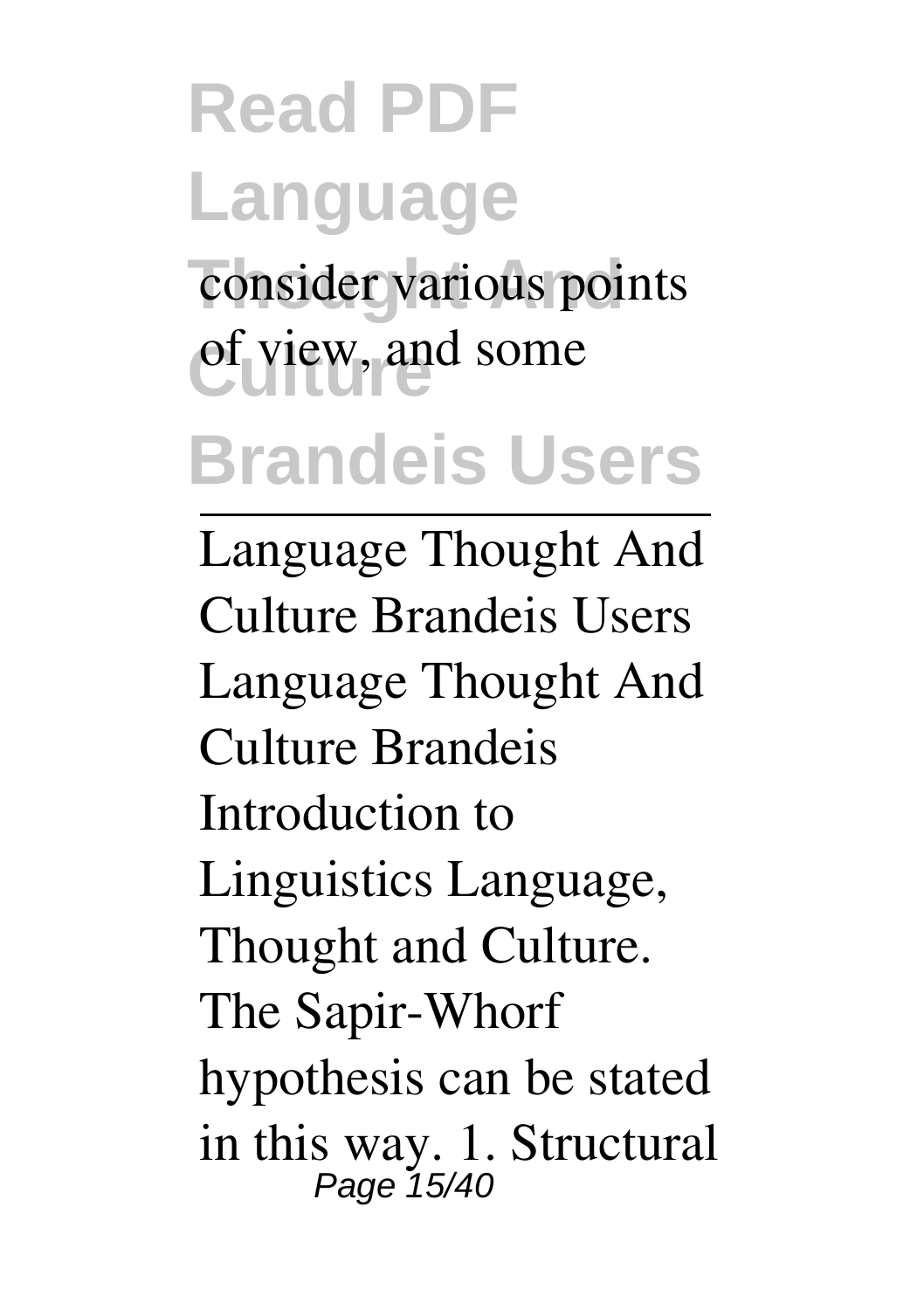differences between language systems will, by nonlinguistic **Sers** in general, be paralleled cognitive differences, of an unspecified sort, in the native speakers of the two languages. 2 ...

Language Thought And Culture Brandeis Users Title: Language Thought And Culture Page 16/40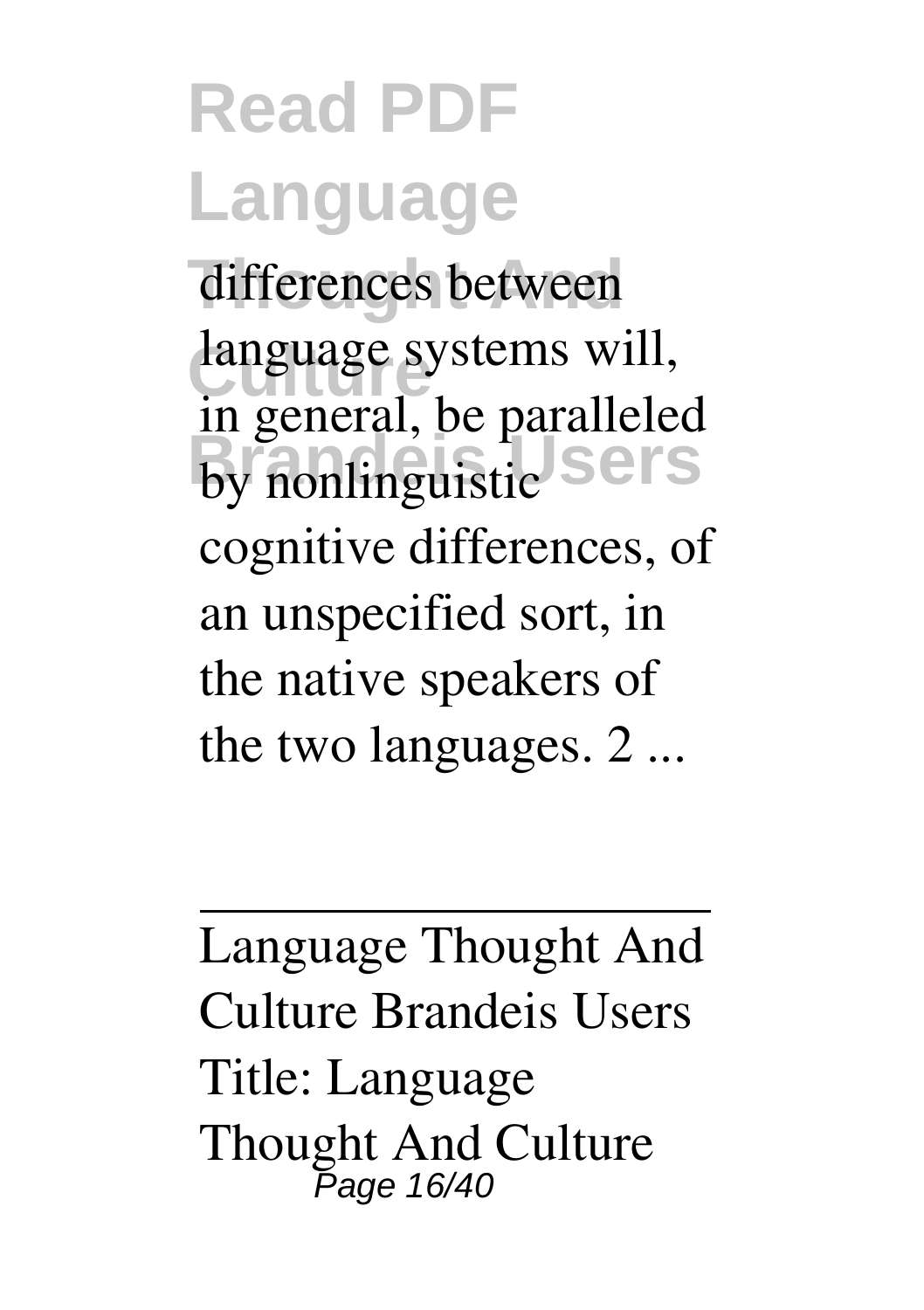**Read PDF Language Brandeis University** Author: **Brandeis Users** Fruehauf-2020-10-03-2 gallery.ctsnet.org-Stefan 0-23-43 Subject: Language Thought And Culture Brandeis University

Language Thought And Culture Brandeis University This platform, hosted by<br>Page 17/40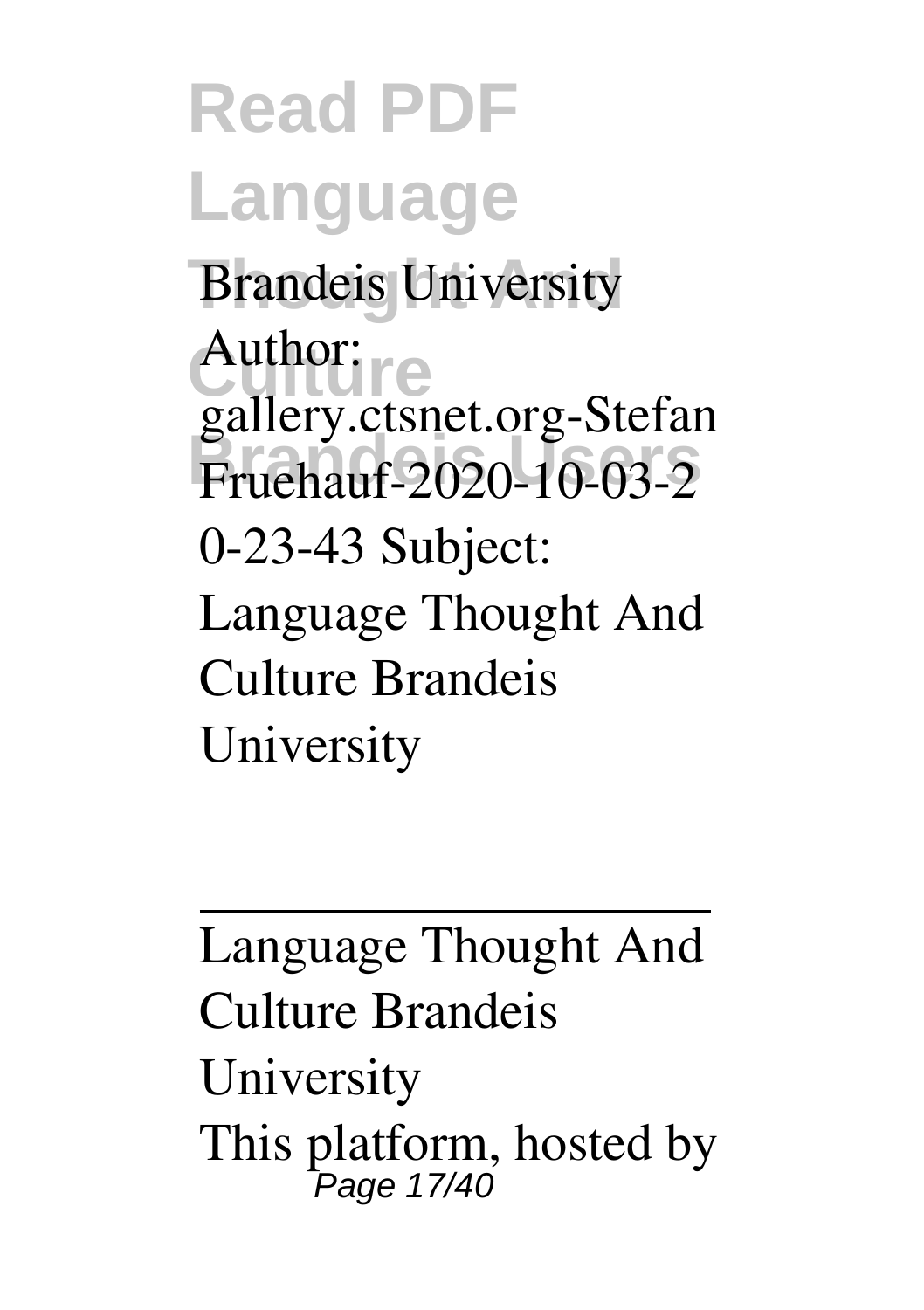**Brandeis University,** seeks to promote inquiry about the full Users and share knowledge complexity of justice and its processes by: Acting as a clearinghouse for scholarship and practitioner-based commentary about how language and culture impact justice, broadly defined. Providing a Page 18/40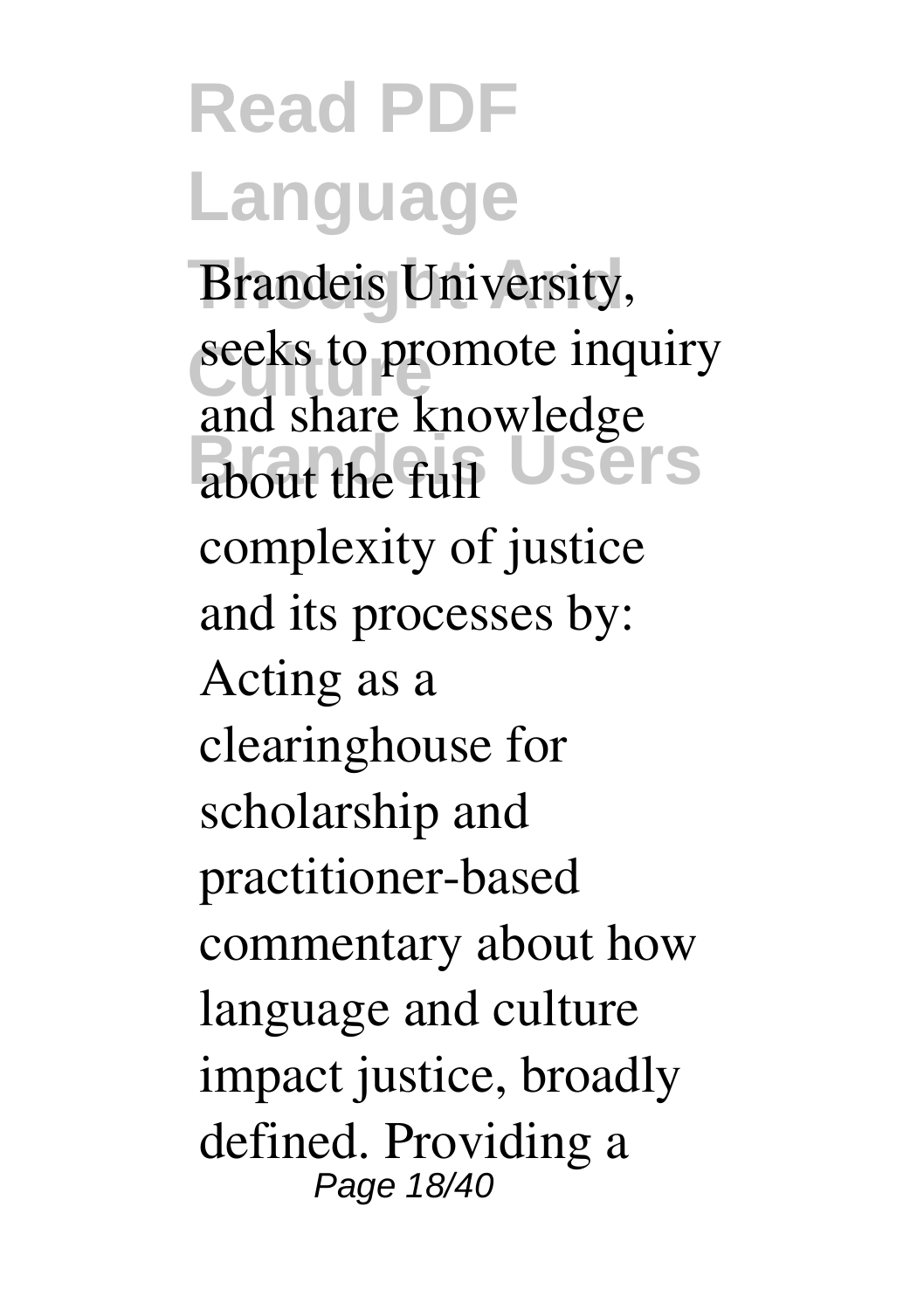place for those working at the nexus of **Brandeis Users** justice to discover new language, culture and publications, commentators, ideas, and trends.

Language, Culture and Justice Hub - Brandeis University Summary This chapter contains sections titled: Page 19/40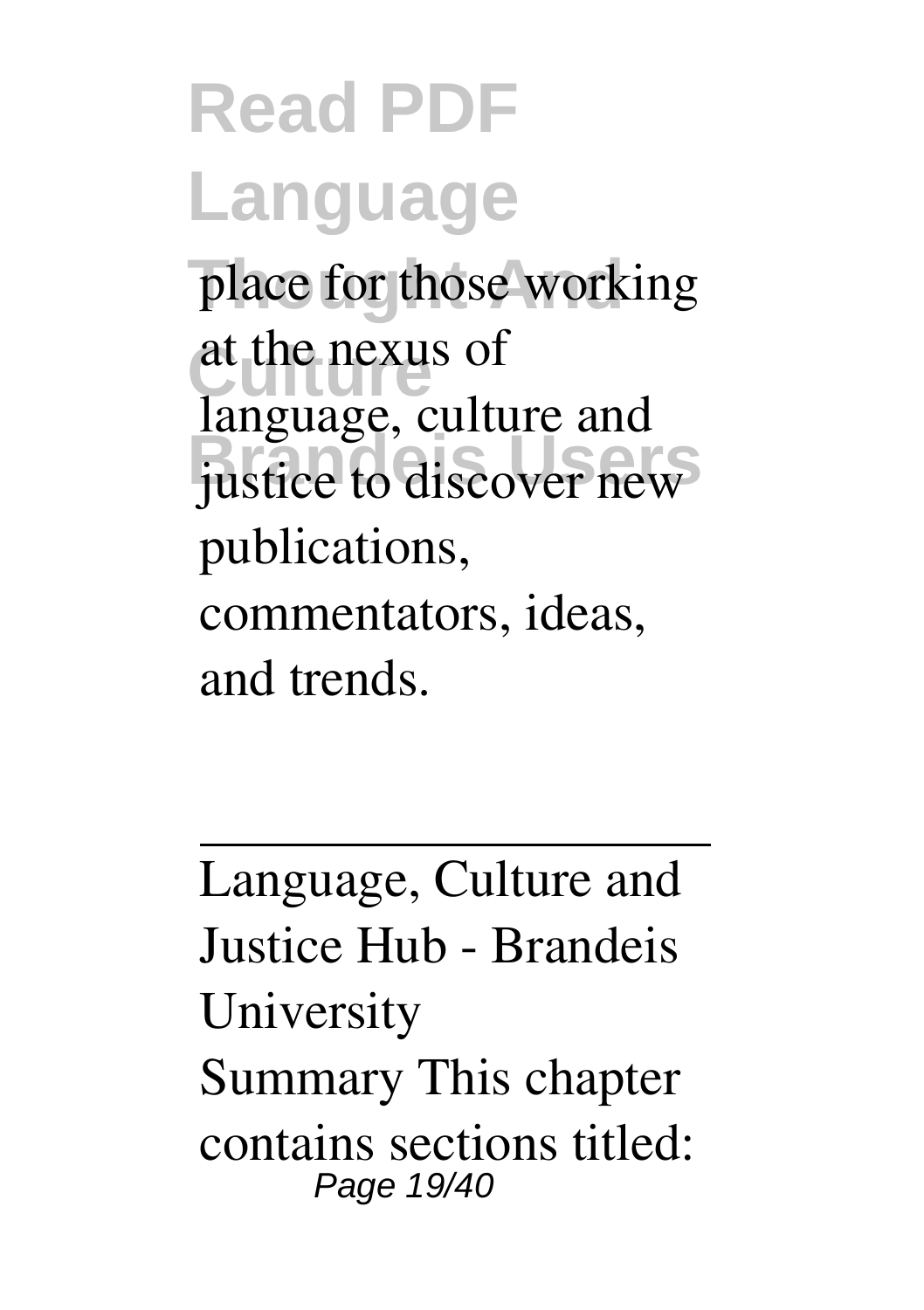A Hundred Years of **Linguistic Relativity**<br>
The Senirl**Where Brandeles** Busers The Sapir<sup>[]</sup>Whorf Investigating the Effects of Language on Thought LanguagellinllGeneral Linguistic St...

Language, Thought, and Culture - Living Language - Wiley ... The Language, Culture Page 20/40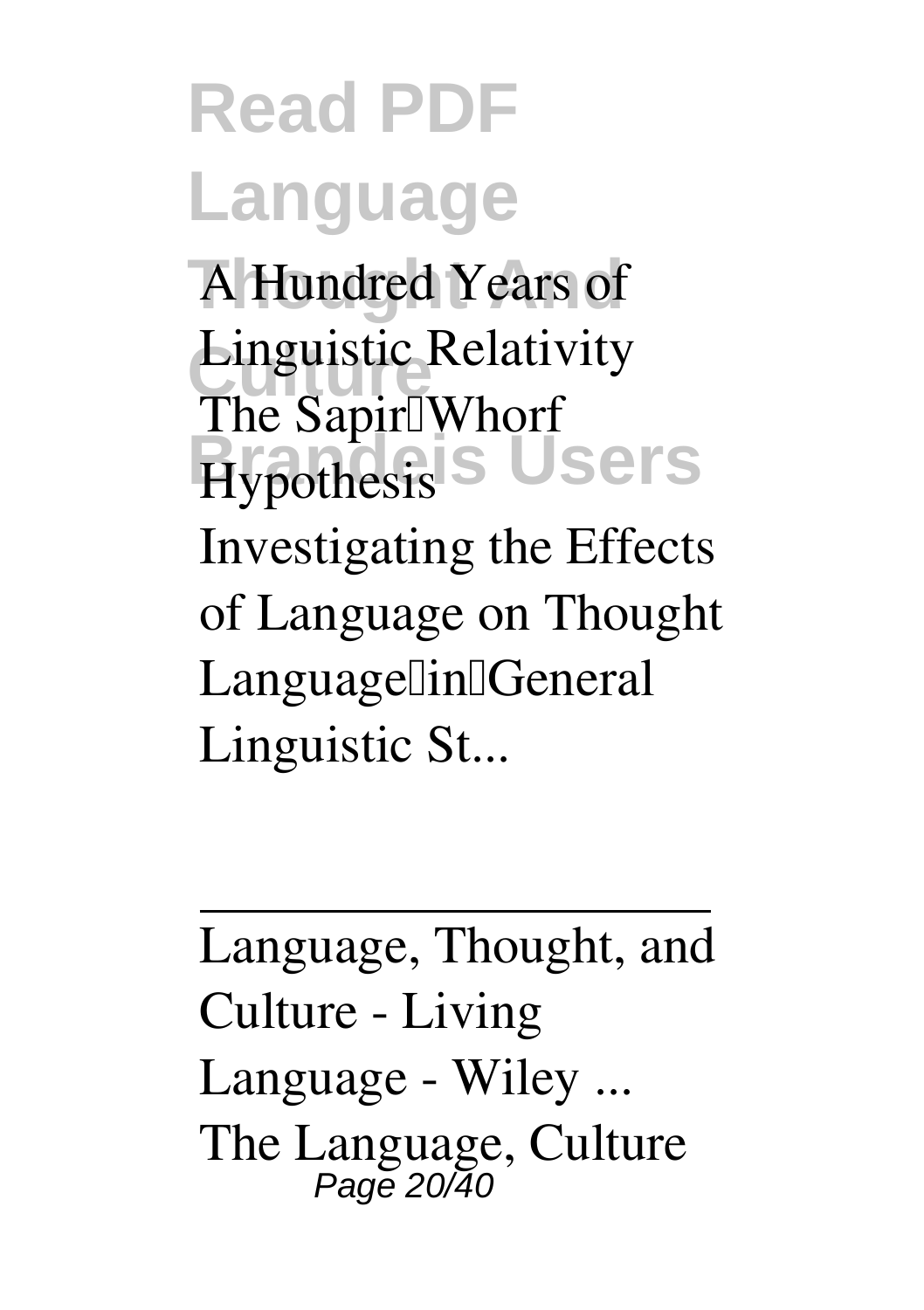and Justice Hub, hosted by Brandeis University, **Brandell** that **Exchanged** that is organizing an online will explore diverse language challenges facing migrants as they navigate legal and other critical contexts, work in

academic/professional settings, and respond to rhetoric that (mis) (re)presents them across Page 21/40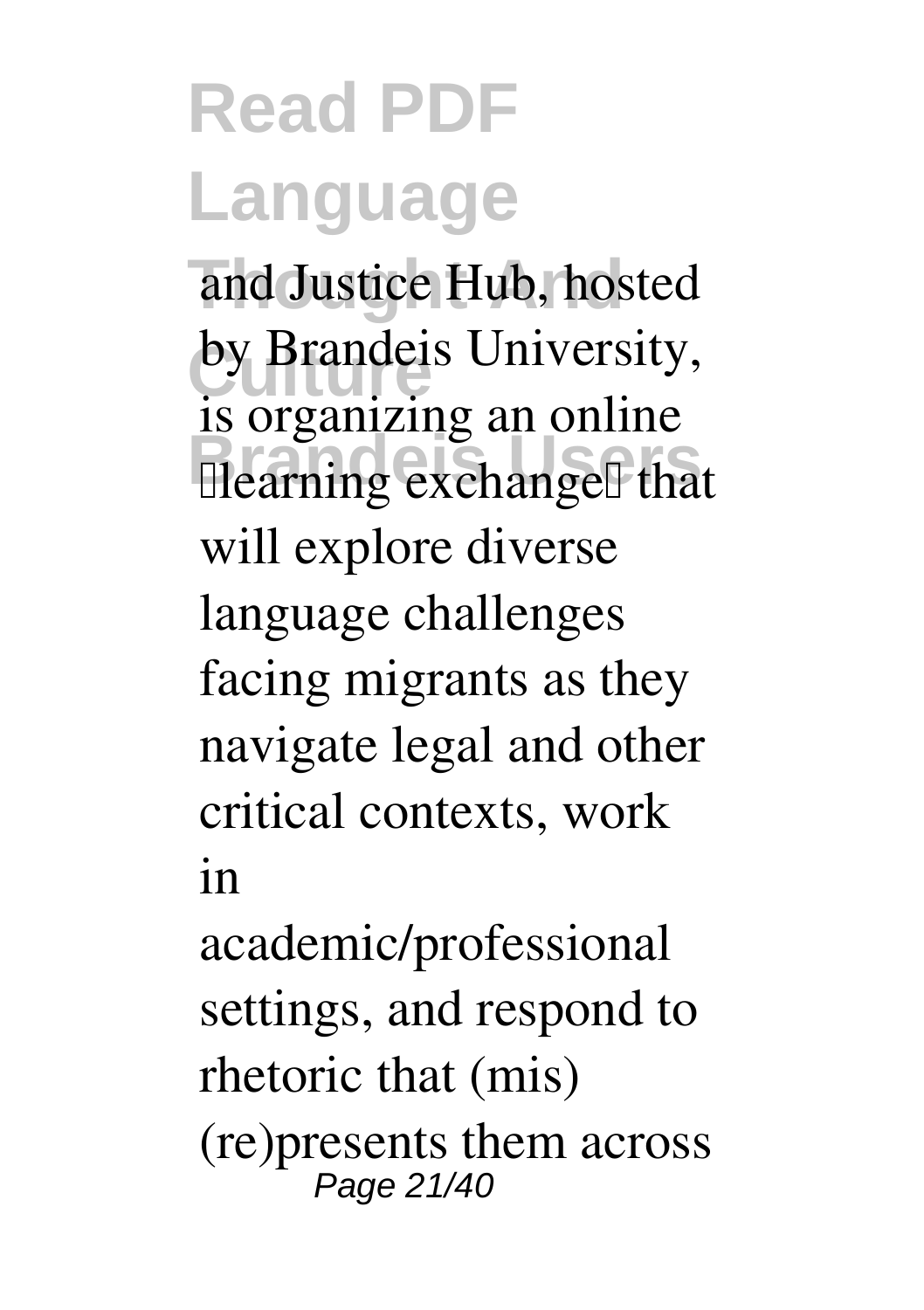#### **Read PDF Language** three continents. **Culture**

Upcoming Events <sup>|CTS</sup> Brandeis University Language, Thought and Culture Slideshare 1. By: Corelle Gwyn Catane 2. Language is more than just a means of communication. 3. Note: value refers to the lightness or darkness of a color. High value is Page 22/40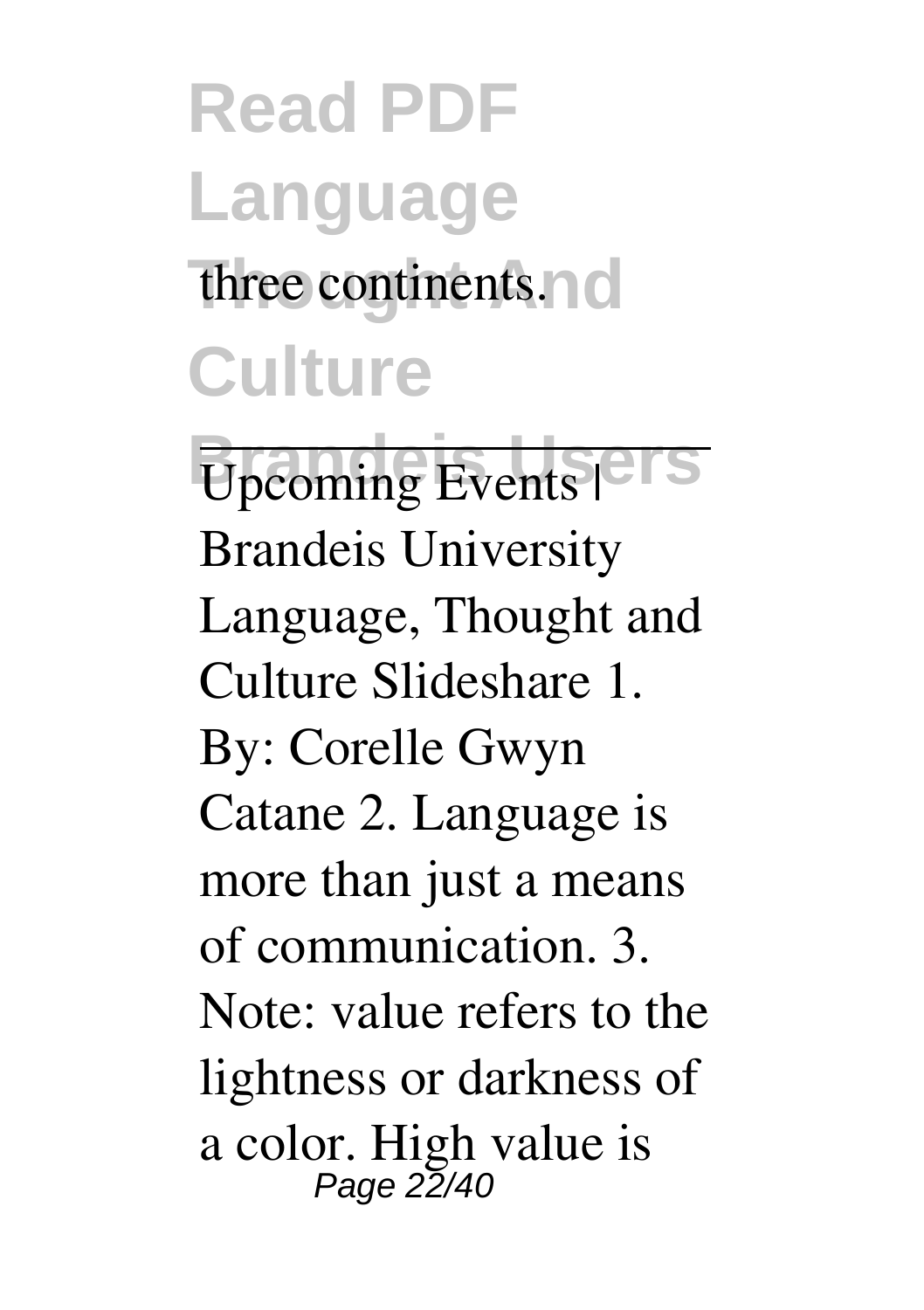#### **Read PDF Language** light and low value is dark. 4. re **Brandeis Users**

Language, Thought and Culture Slideshare The studies examining the effect of culture and language simultaneously indicate that language and culture-specific cognitive biases/mode of thinking can play an important role on Page 23/40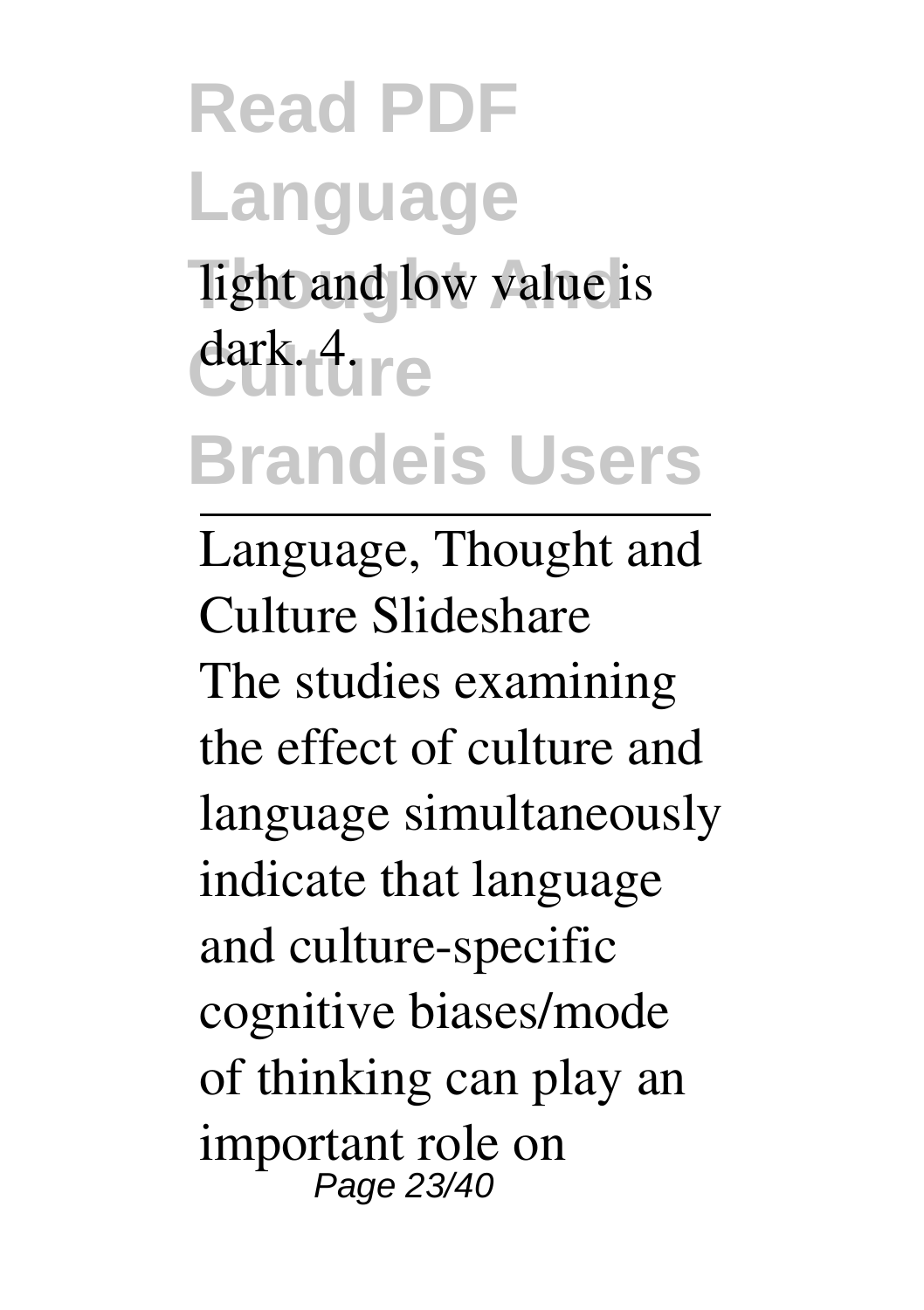cognitive processes and knowledge independent of each<sup>FS</sup> representation other. However, it is far more likely that culture and language work conjointly in various ways.

The relation between language, culture, and thought ... Page 24/40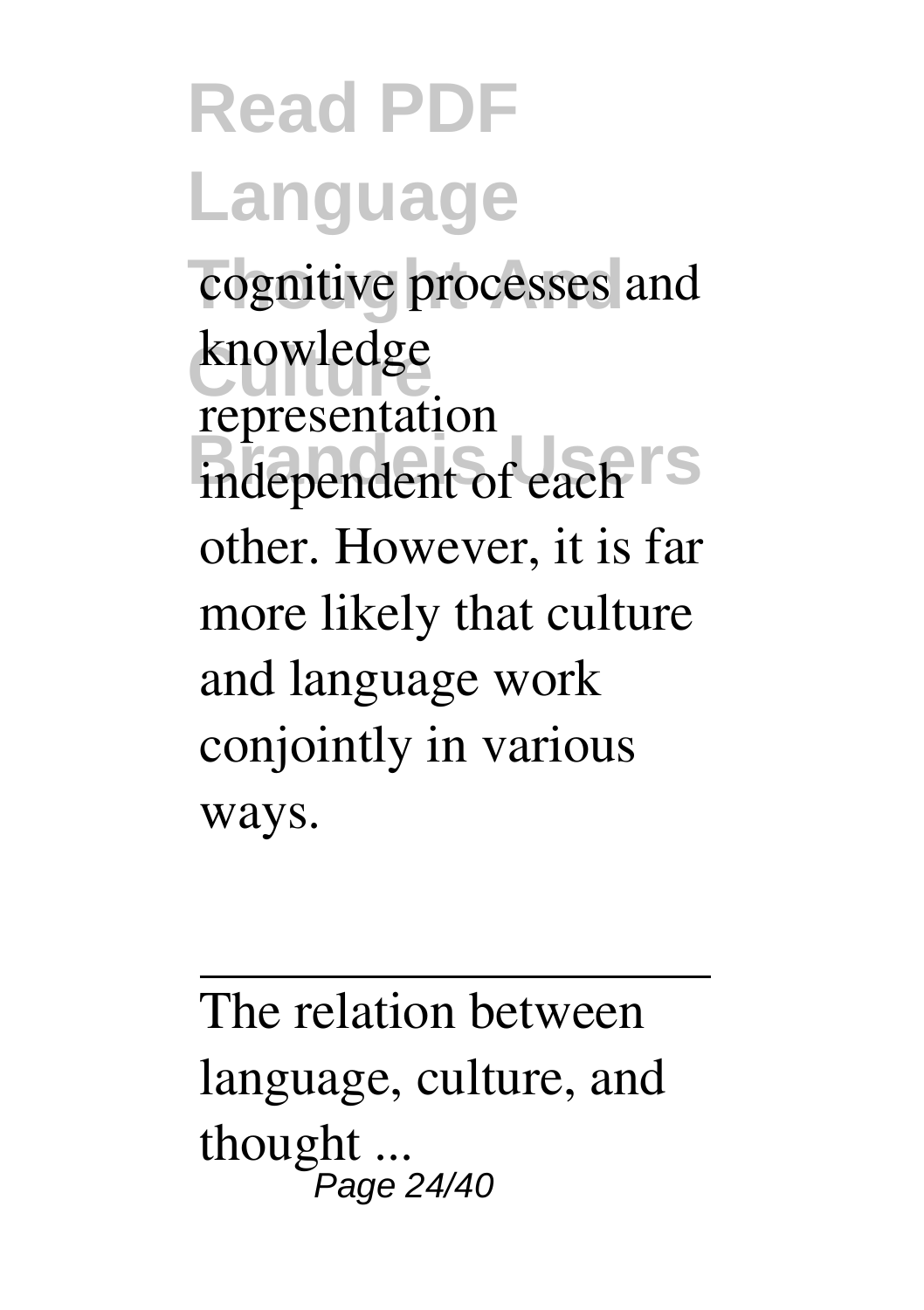Language is primarily related with culture in **Brandfield** Sers the domain of Speakers communicate their ideas, feelings and facts with language both in inter and intra societal setups. Hence, we can say that language expresses cultural reality. (Kramsch, 3: 2005) Language is not only a Page 25/40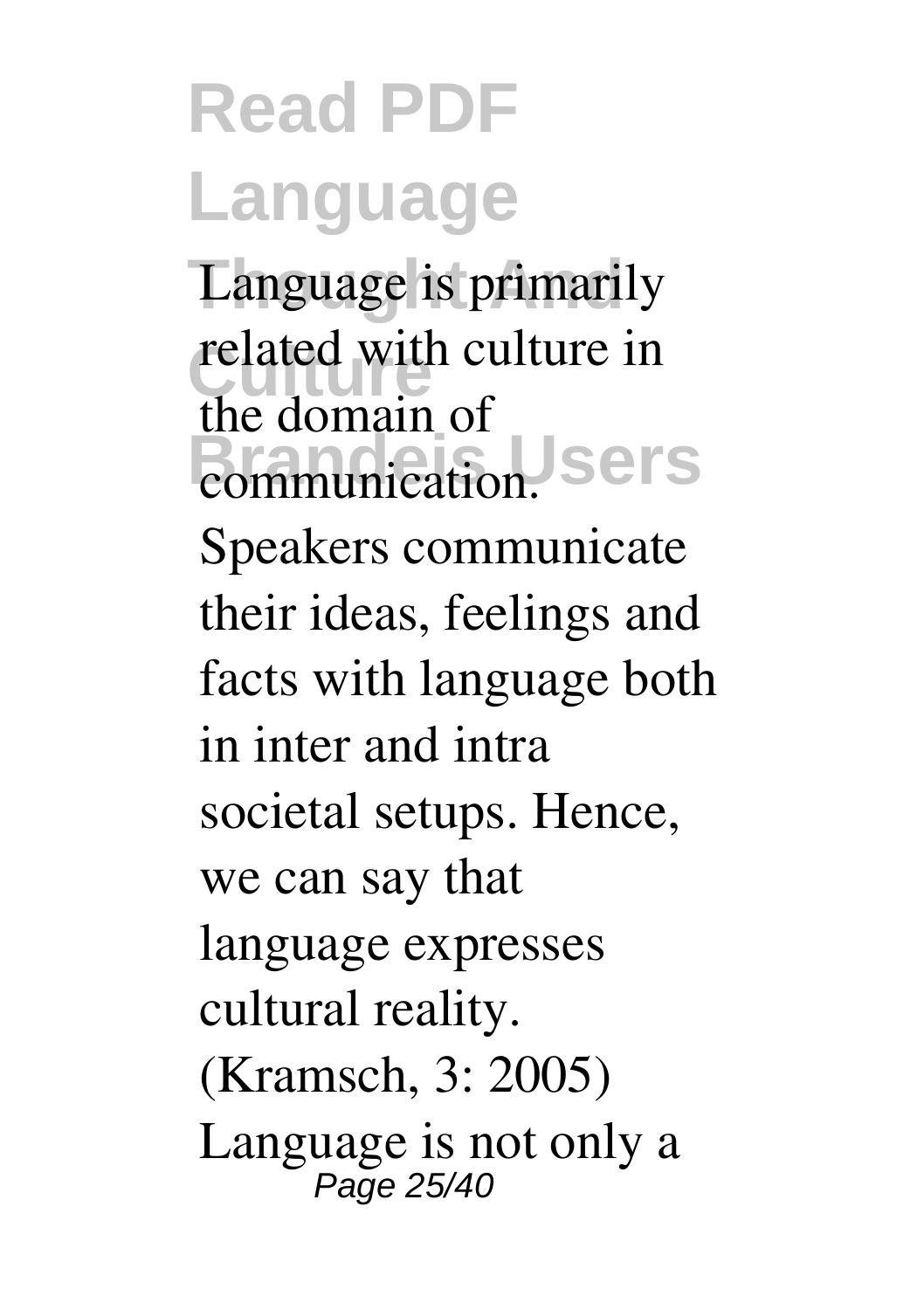mean of expressing experience but it also **Brandeis Users** creates experience.

Language, Culture And Thought - UK Essays Culture is something influenced and impacted by the language whereas, language is formed by the culture of a society. Similarly, language is not only an Page 26/40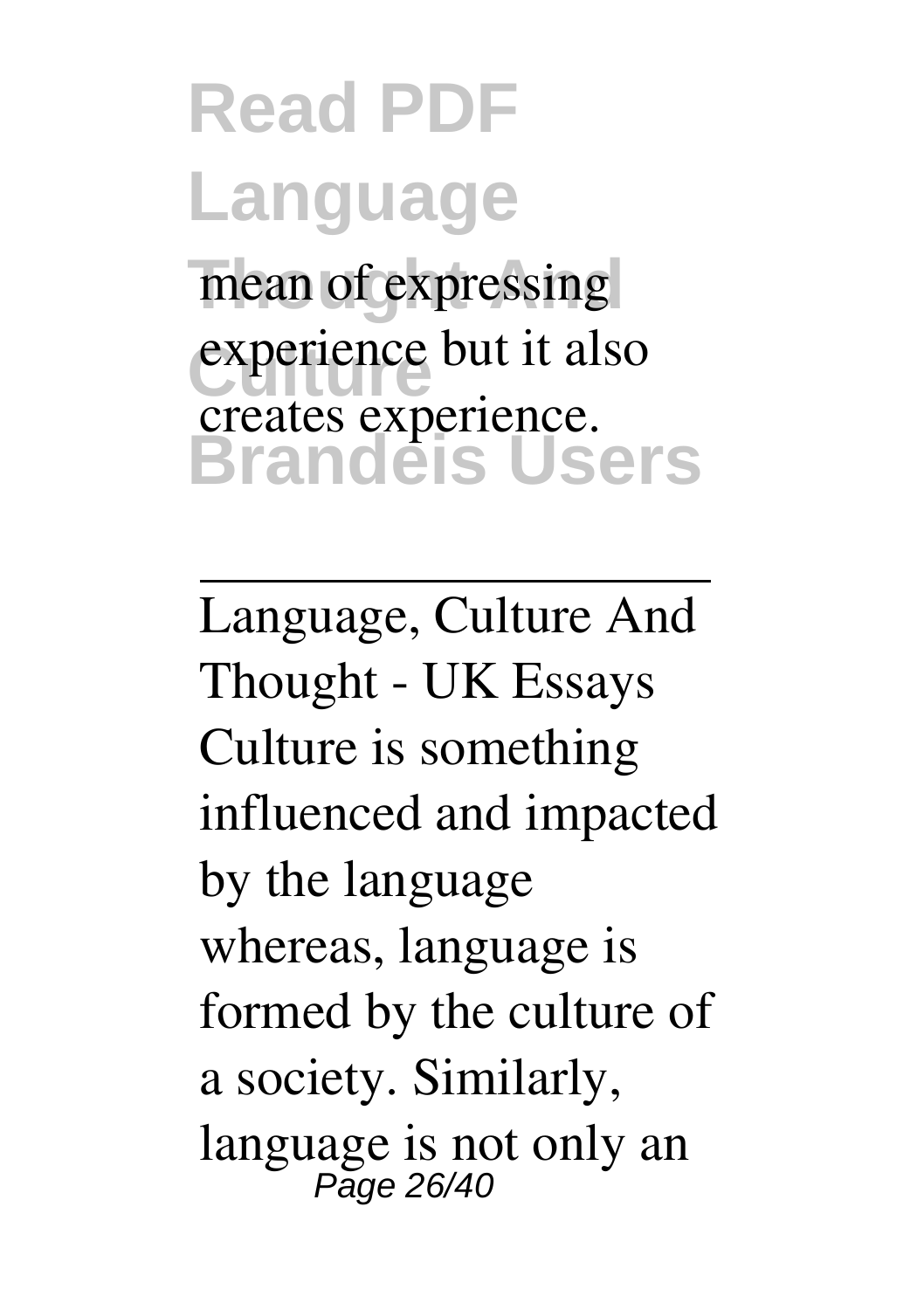expression or a means of communication, but a that makes it unique and component of a culture specific. Our values and speech shapes our identity and personality. It not only does represent the individual identity, but represents the identity of where he/she belongs to.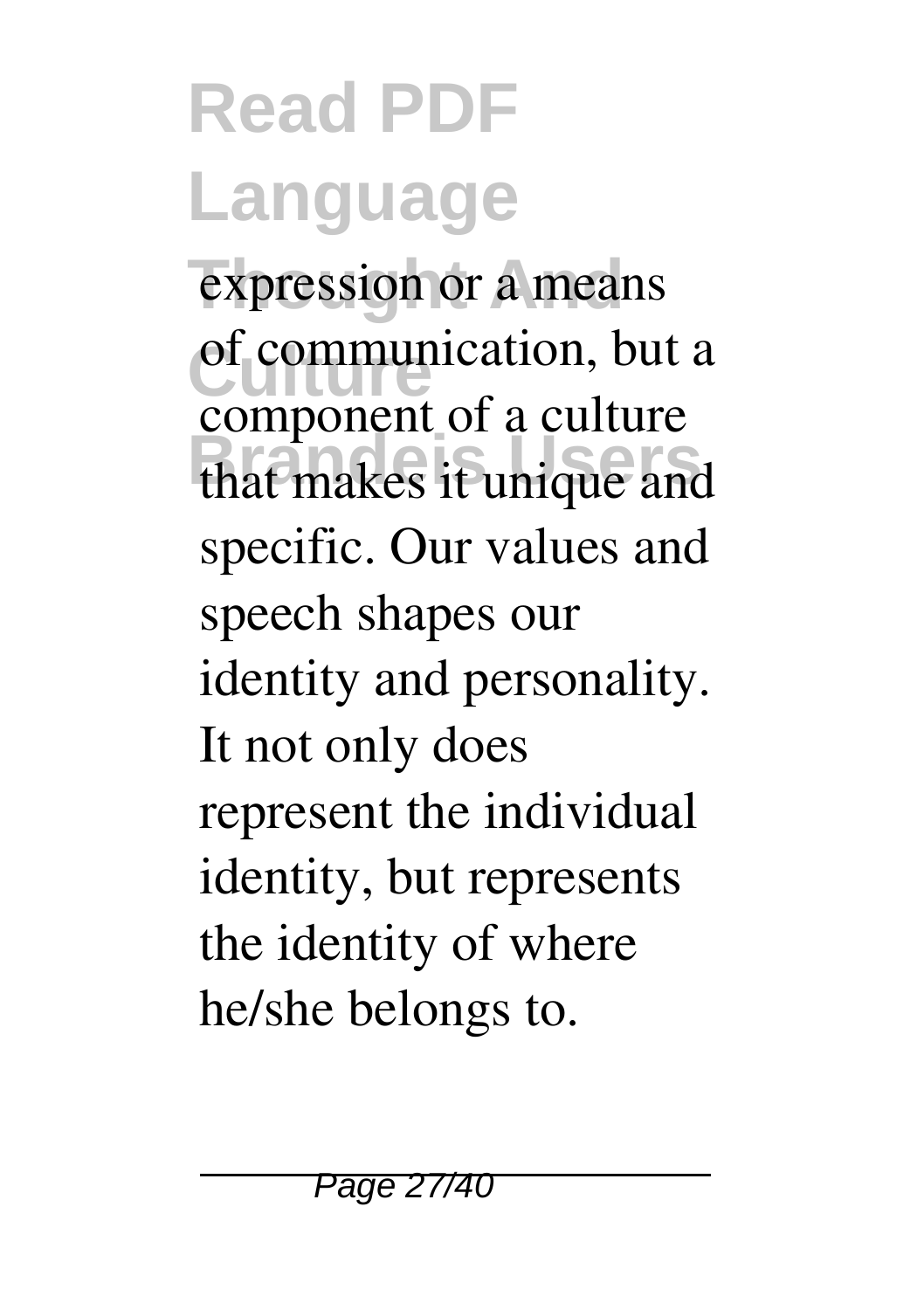The Relationship **Between Language and Brandeis** United States Culture ~ Wikye values and beliefs of a culture The differences between two cultures are reflected perfectly in their languages. Mastering the nuances of a language means really being able to understand people who (more than likely) grew Page 28/40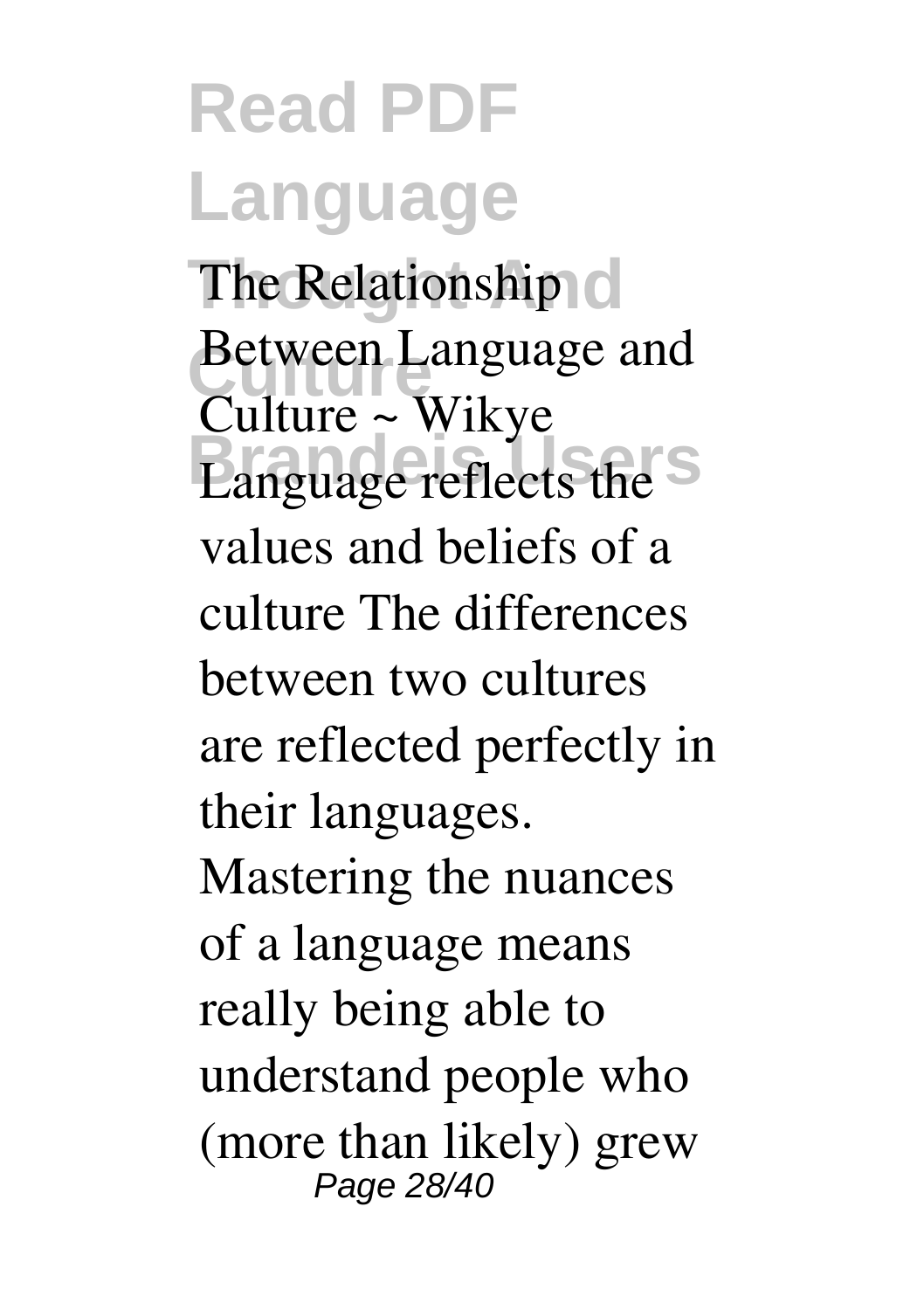up with an entirely different set of values **Brandeis Users** and beliefs.

The Relationship Between Language and Culture Explained Readers may learn more about the interrelation of language and culture at the ICC, including various effects of English-language Page 29/40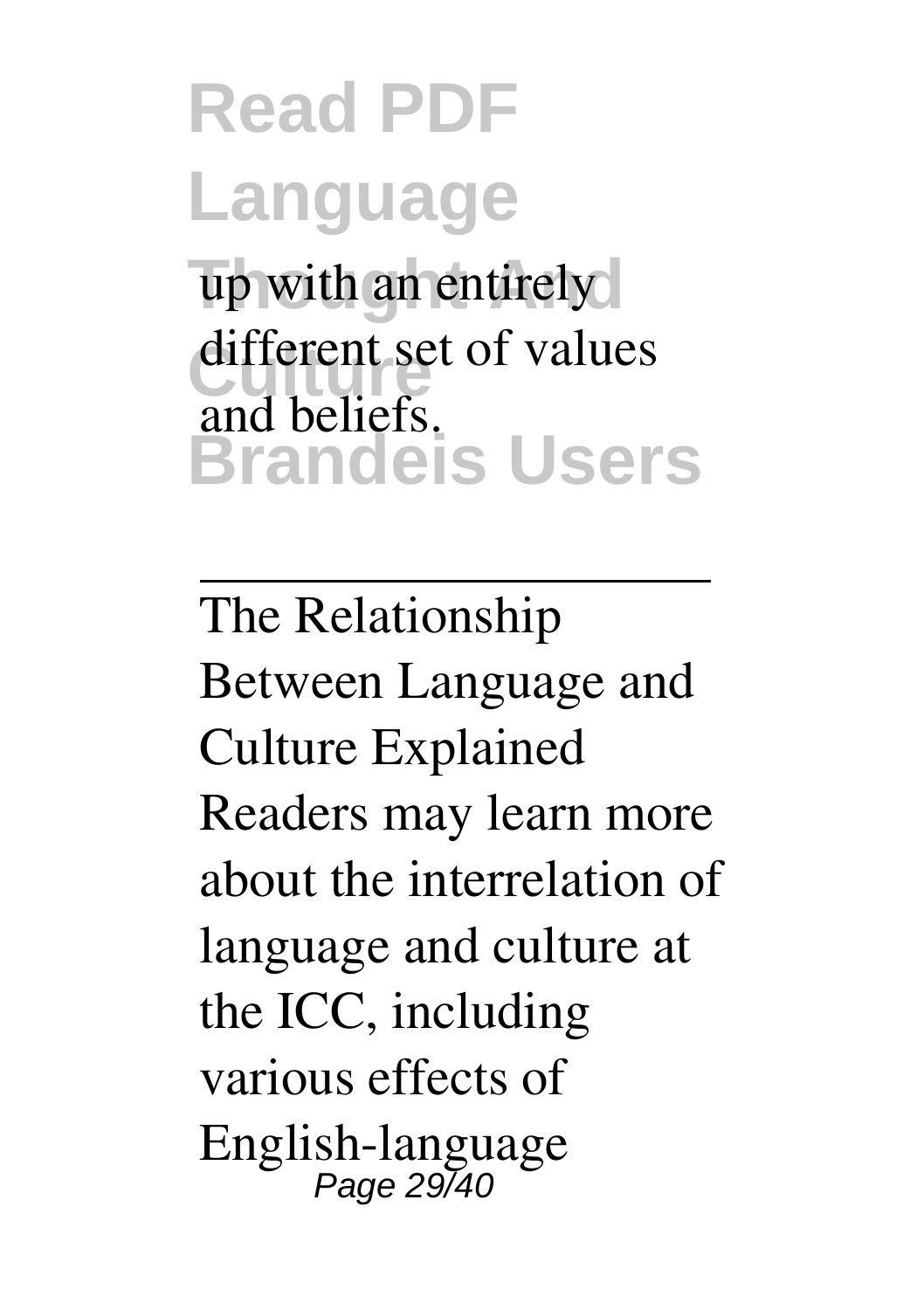dominance within the institution, in a soon-to-**Brandele Exercise** be published article by Swigart: **Now You See** It. Now You Don<sup>[1</sup>]: Culture at the International Criminal Court<sup>[1]</sup>. This nexus of issues in legal settings is the focus of Brandeis University<sup>[]</sup>s Language, Culture and Justice Hub, a project currently under Page 30/40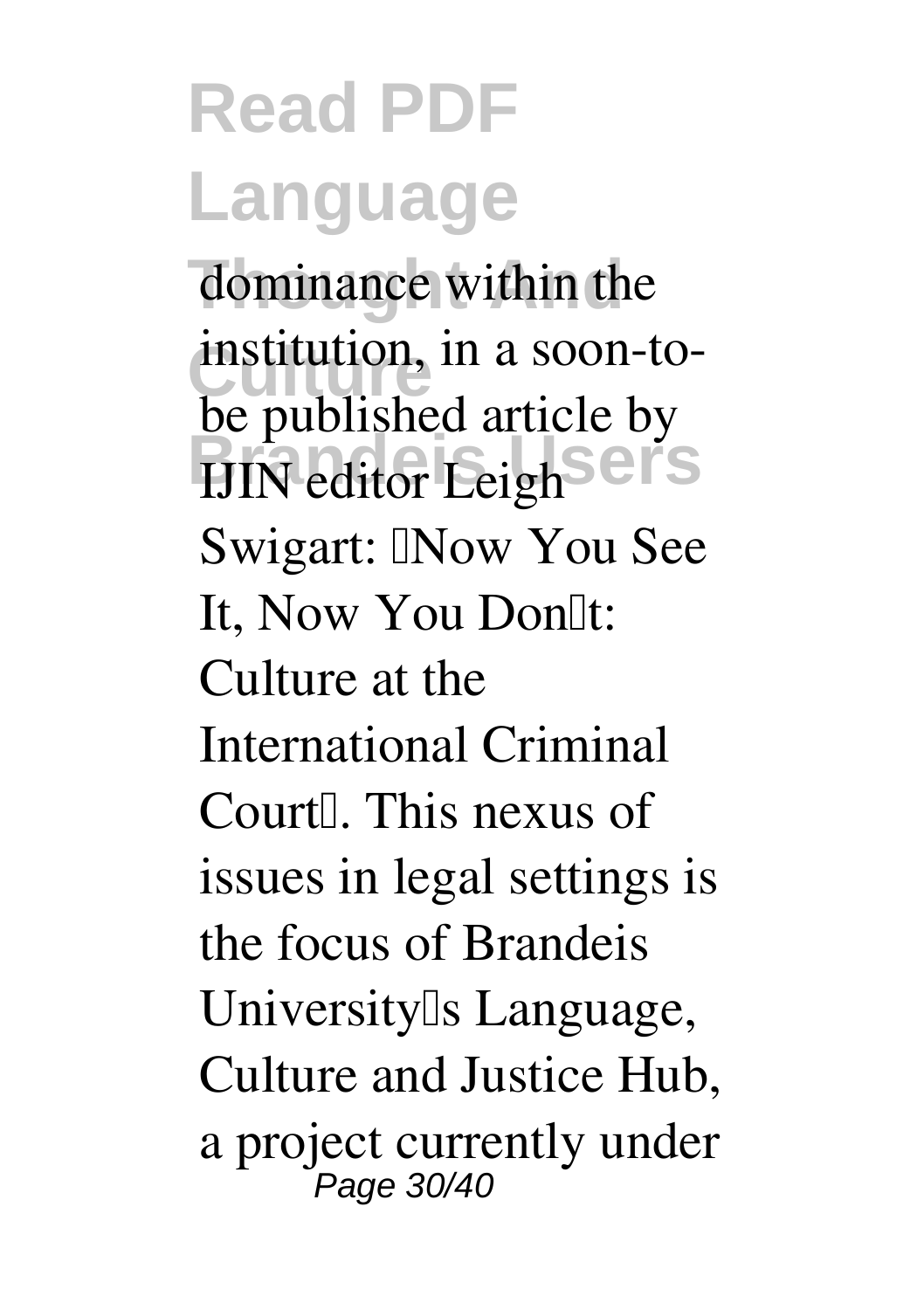**Read PDF Language** development. And **Culture**

**Spotlight Archive | CIS** Language, Culture and Justice Hub ... Culture under Cross-Examination: International Justice and the Special Court for Sierra Leone. Cambridge University Press. Kymlicka, Will, Claes Lernestedt, and Page 31/40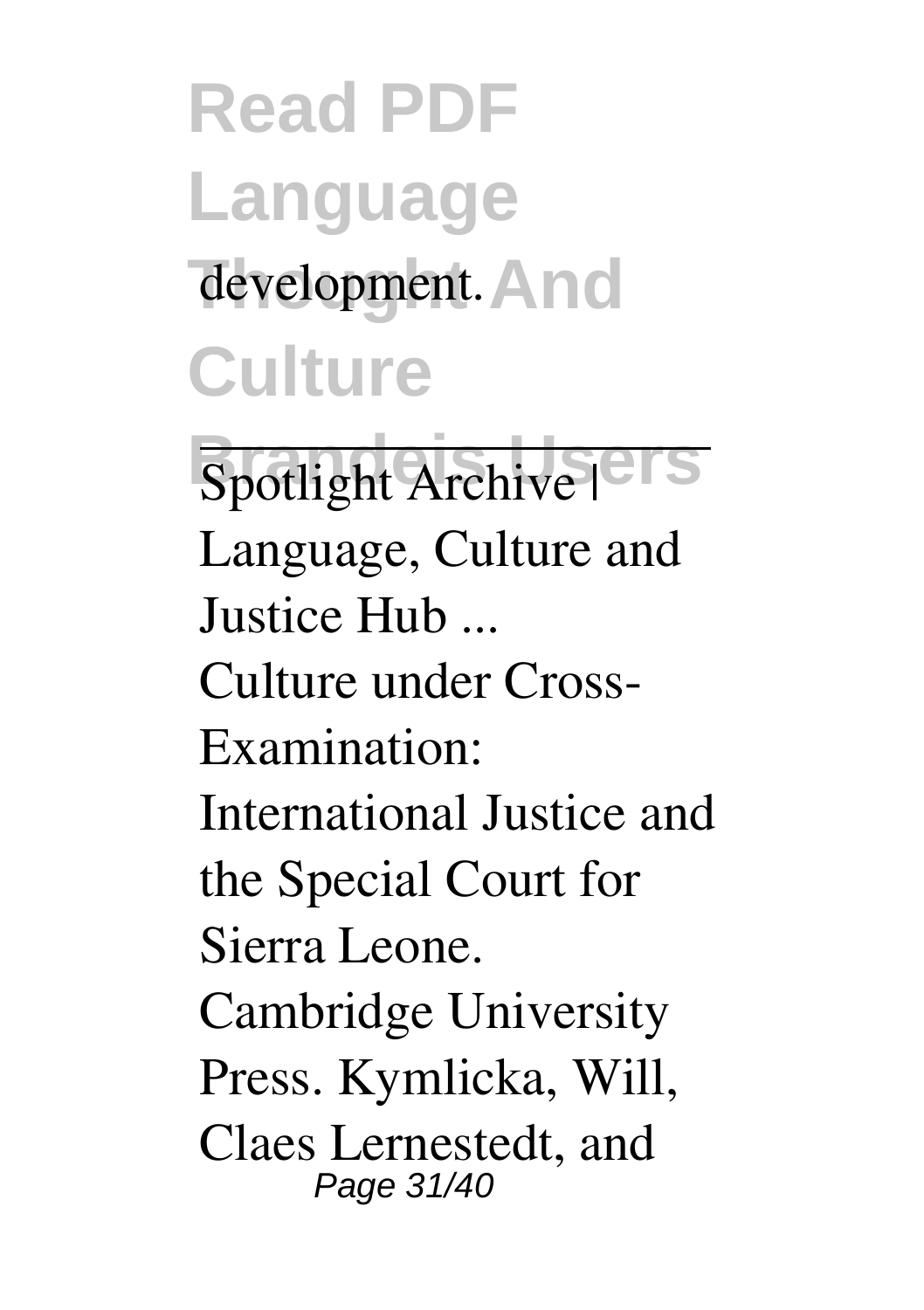**Matt Matravers, eds. Culture** 2014. Criminal Law and **Brandeling** Pressity Prs Cultural Diversity. Press. Levi, Judith N., and Anne Graffam Walker, eds. 1990. Language in the Judicial Process. New York ...

International Criminal Justice | Themes | Brandeis University Page 32/40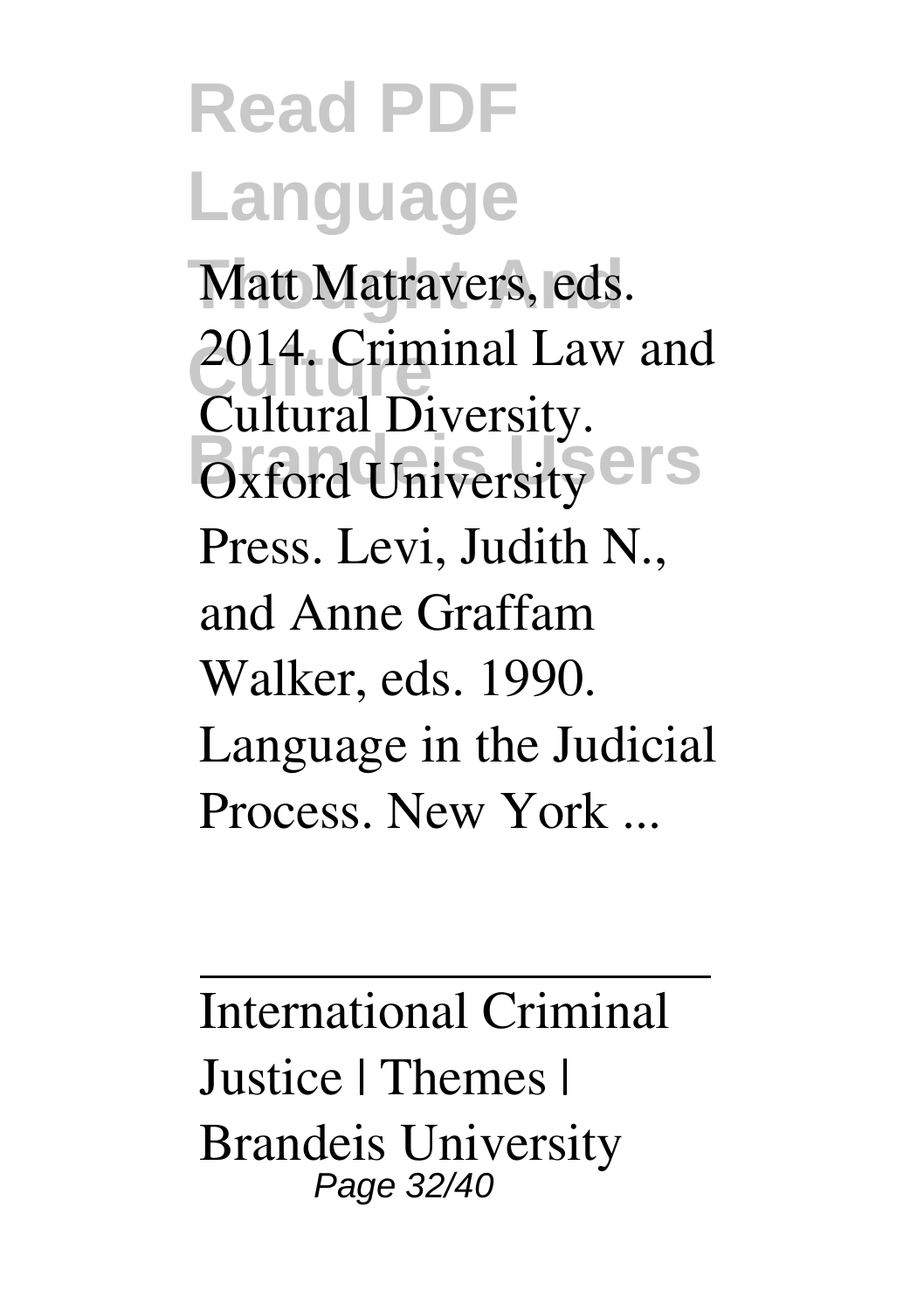**Expertise: Jewish** thought, Jewish law and<br> **change Issued in Figure Brandeis Users** and culture and Zionist ethics, Israeli religion intellectual history, political thought and human rights Jonathan Sarna University Professor Joseph H. and Belle R. Braun Professor of American Jewish History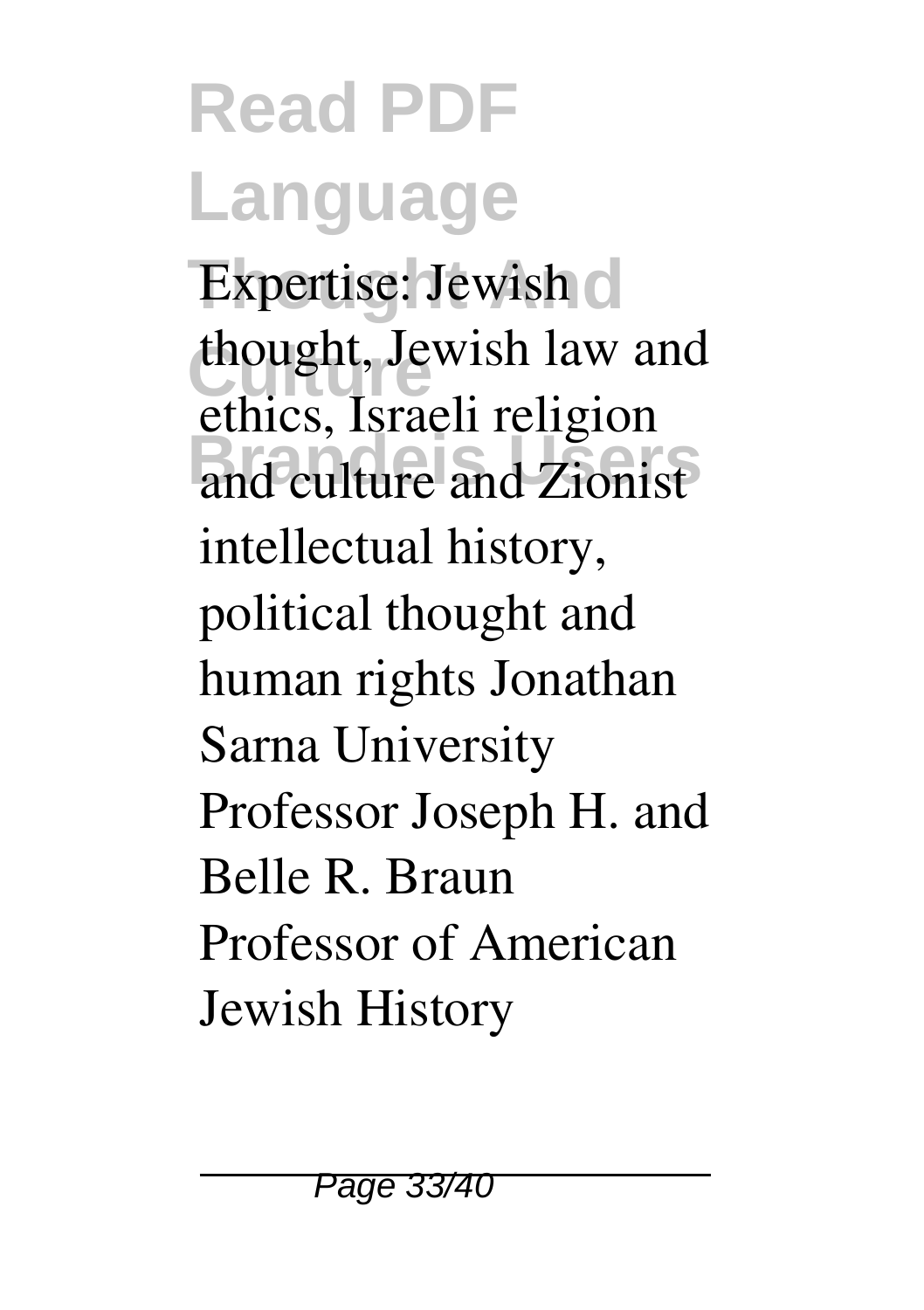**Department Faculty |** People - Brandeis **Abstract.** The Users University relationship between culture, language, and thought has long been one of the most important topics for those who wish to understand the nature of human cognition. This issue has been investigated for decades Page 34/40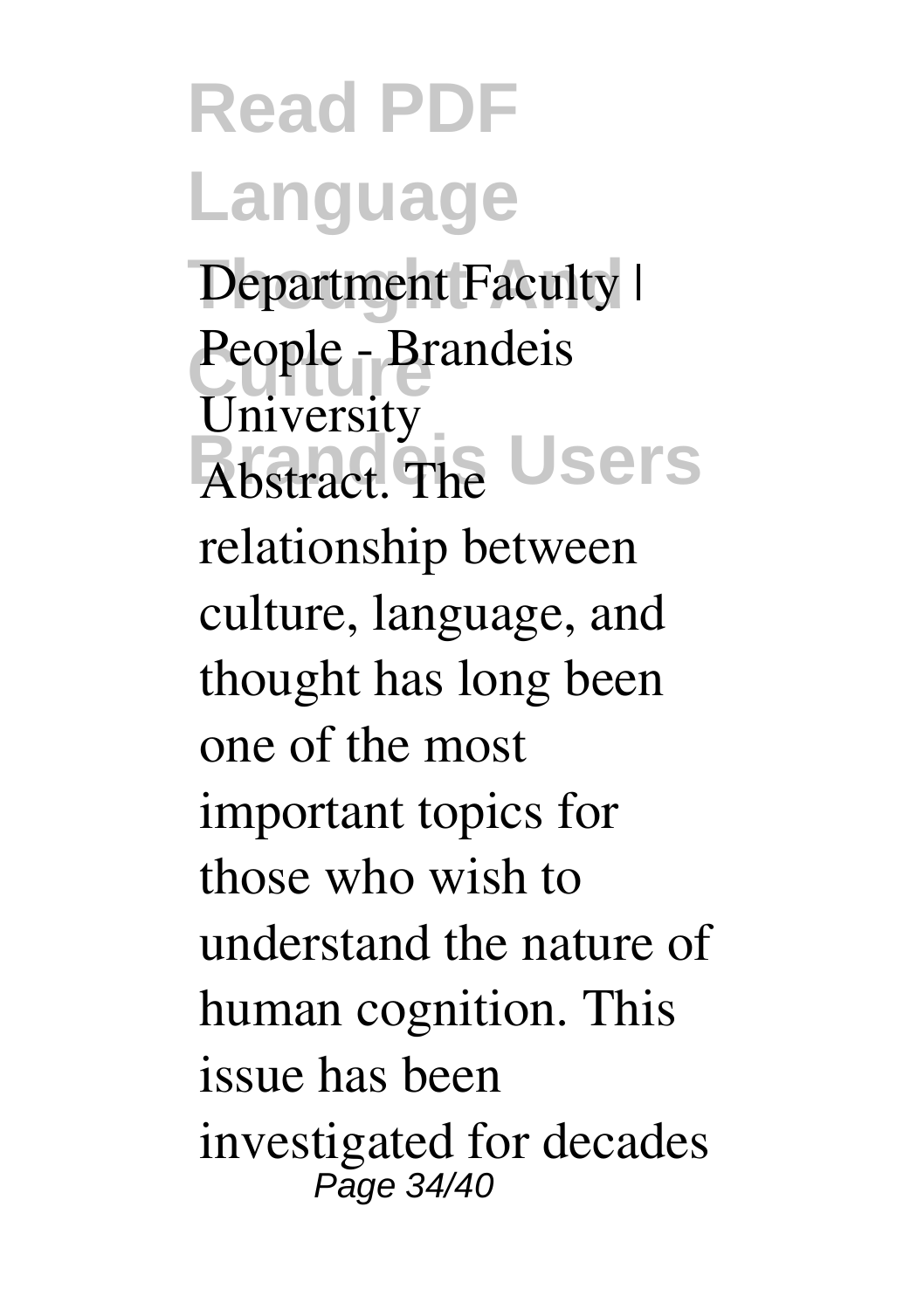across a broad range of research disciplines. scant communication<sup>S</sup> However, there has been across these different disciplines, a situation largely arising through differences in research interests and discrepancies in the definitions of key terms such as 'culture,' 'language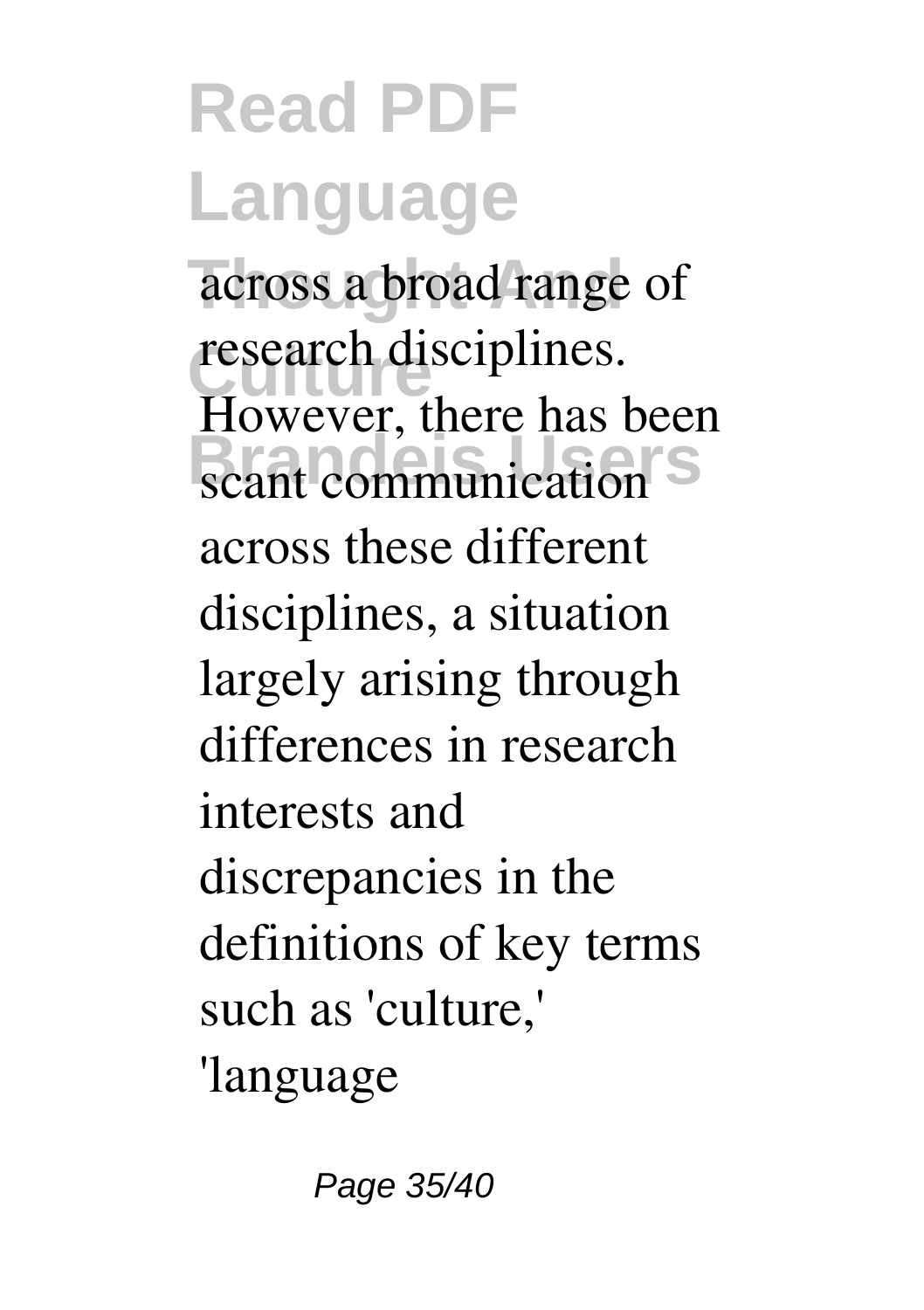### **Read PDF Language Thought And**

**The relation between Brandeis Users** thought language, culture, and<br>though else users Brandeis University Press publishes in a variety of scholarly and general interest fields, including books in the Brandeis Series in American Jewish History, Culture, and Life, the HBI Series on Jewish Women, the Page 36/40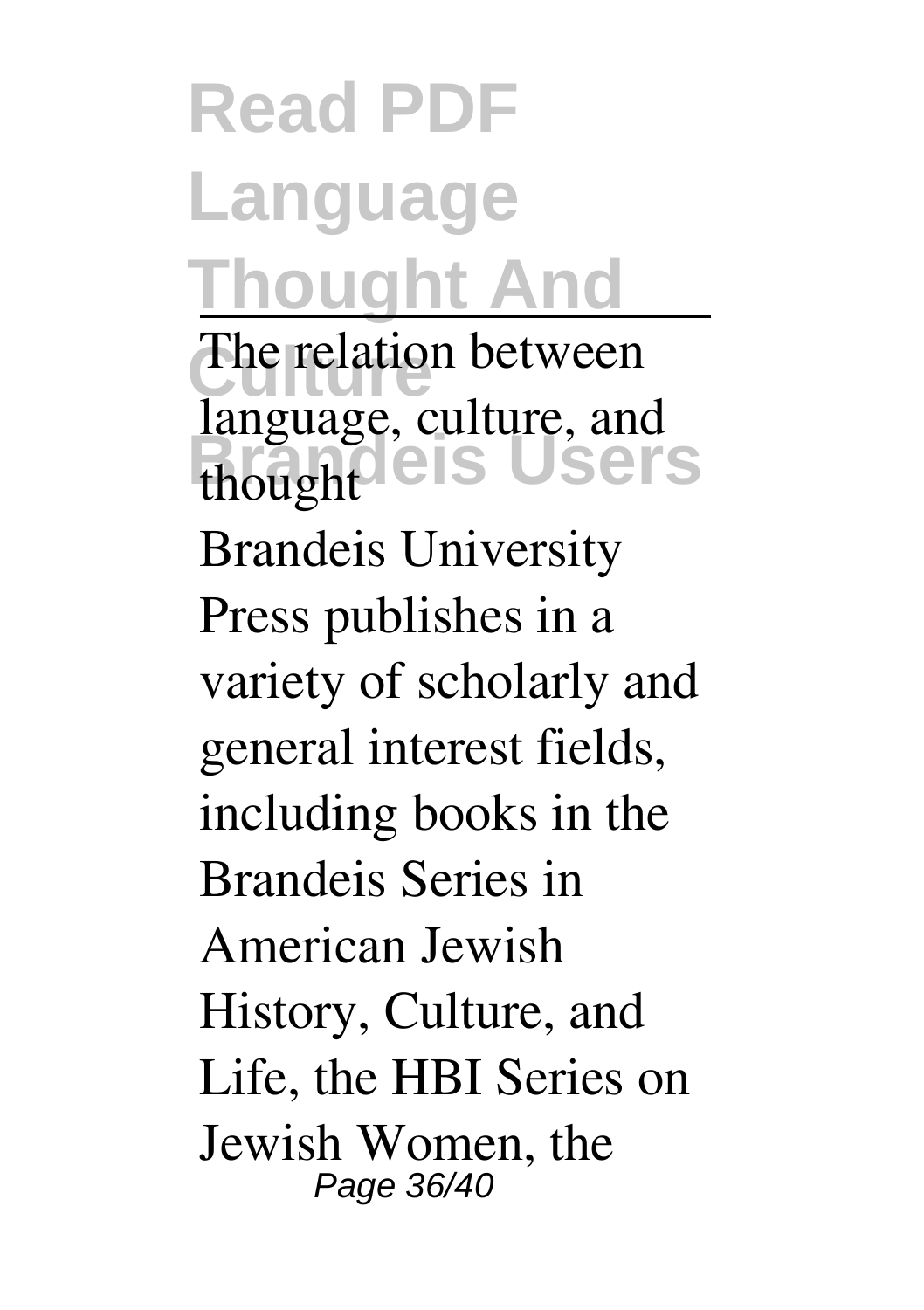**Schusterman Series in Israel Studies, the Brandell** Study of European CIS Tauber Institute for the Jewry Series, the Brandeis Library of Modern Jewish Thought, the Brandeis Series on Gender ...

Chinese Language, Thought, and Culture Page 37/40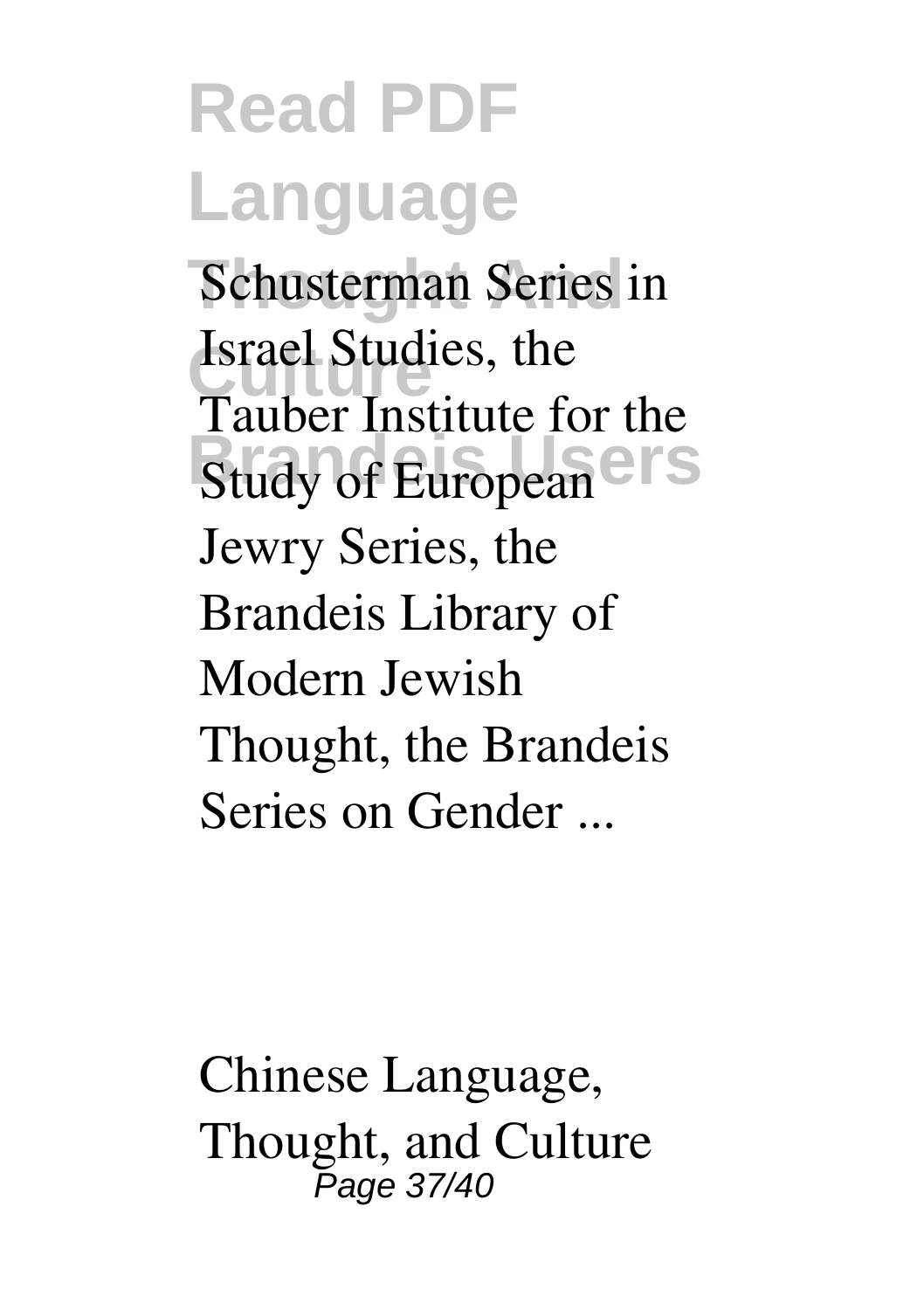Tradition, Rationality, and Virtue Sorts, **PEACE STUDIES, PEACE** Ontology, and Metaphor PUBLIC POLICY AND GLOBAL SECURITY II Volume V Adventures in Philosophy at Notre Dame The Jewish Origins of Cultural Pluralism Leaders in Educational Research Language Language, Education, and Ideology Page 38/40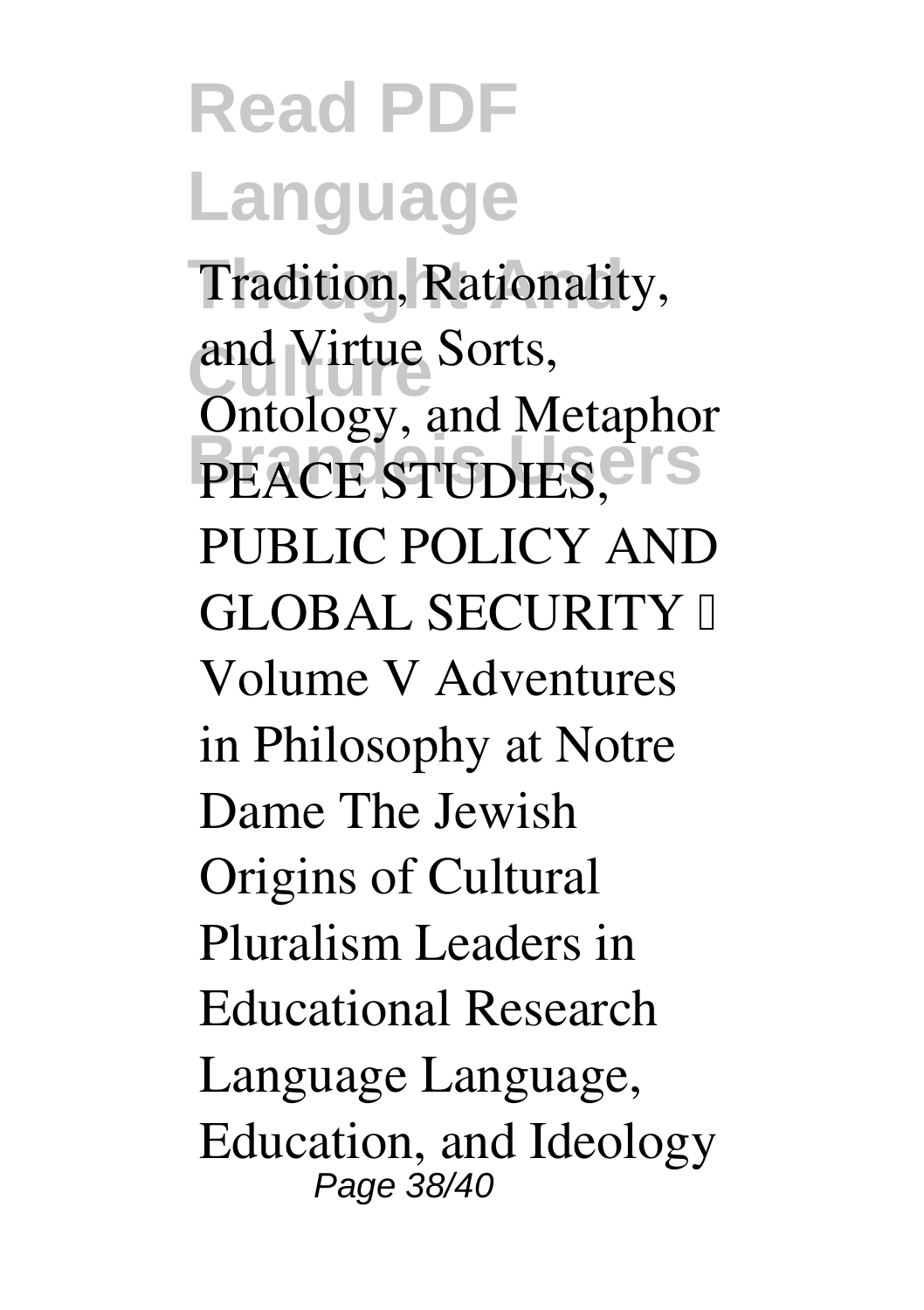Wylie Churchill-1 C Davidson's A Practice **Brandelling** of Anesthesia 7th Review Lincoln's Tragic Pragmatism Orientalism Antiquarian Bookman Enlightenment, Passion, Modernity Other People's Money and How the Bankers Use It Nine Nasty Words Inside the Antisemitic Mind Modern Middle Page 39/40